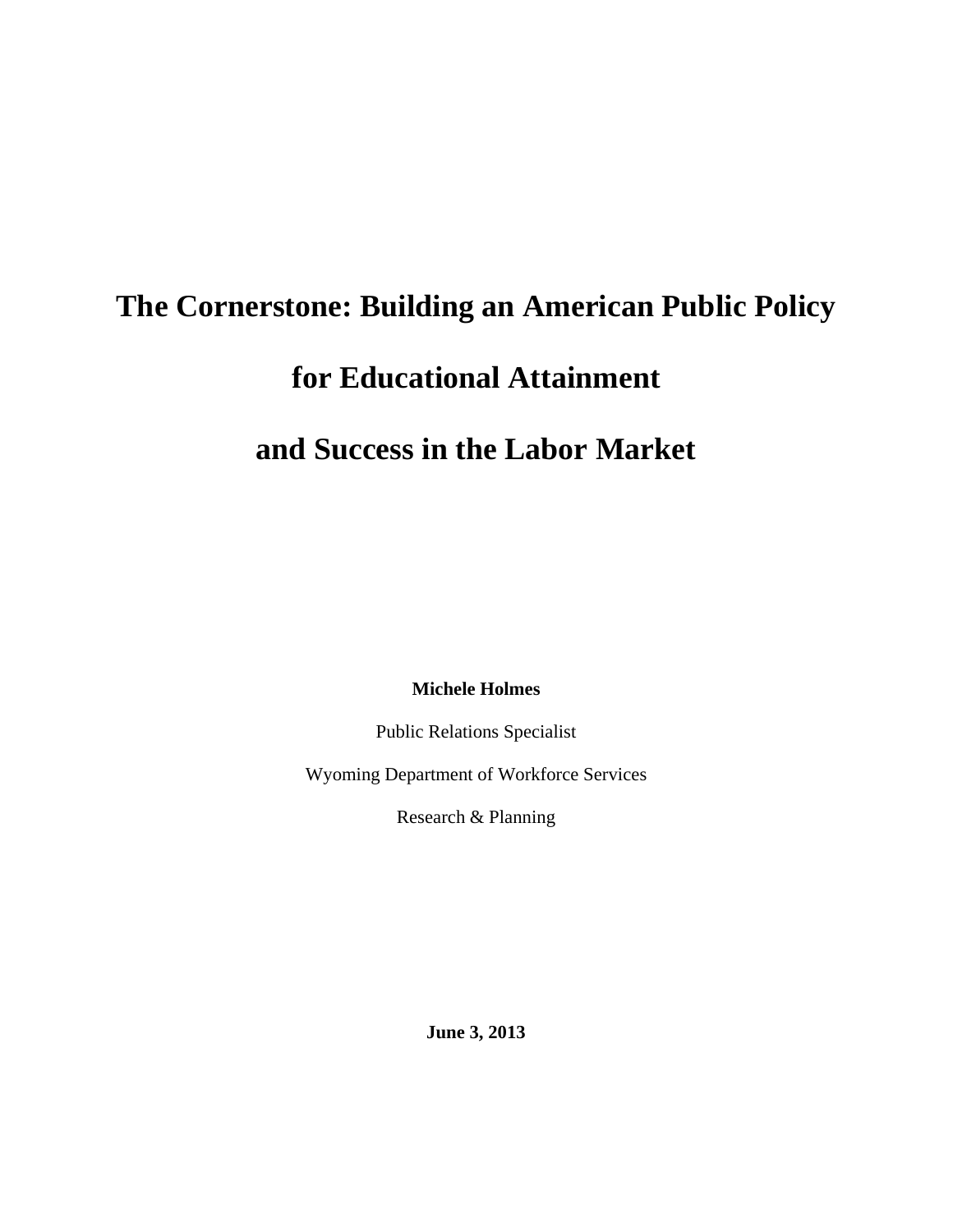### **The Cornerstone: Building an American Public Policy for Educational Attainment and Success in the Labor Market**

**Wyoming Department of Workforce Services**  Joan Evans, Director

**Internet Address: http://doe.state.wy.us/LMI/ Research & Planning**  Tom Gallagher, Manager

> **Prepared by:**  Michele Holmes **Edited by:**  Phil Ellsworth Michael Moore **Reviewed by:**  Valerie A. Davis Patrick Harris Carol Toups

#### **Submitted for Publication June 2013**

©2013 by the Wyoming Department of Workforce Services, Research & Planning

#### **Department of Workforce Services Nondiscrimination Statement**

The Department of Workforce Services does not discriminate on the basis of race, color, religion, national origin, sex, age, or disability. It is our intention that all individuals seeking services from our agency be given equal opportunity and that eligibility decisions be based upon applicable statutes, rules, and regulations.

#### **Research & Planning**

P.O. Box 2760 Phone: (307) 473-3807 Fax: (307) 473-3834

**R&P Website:** http://doe.state.wy.us/LMI/ **URL for this publication:** http://doe.state.wy.us/LMI/w\_r\_research/cornerstone.pdf

"Your Source for Wyoming Labor Market Information"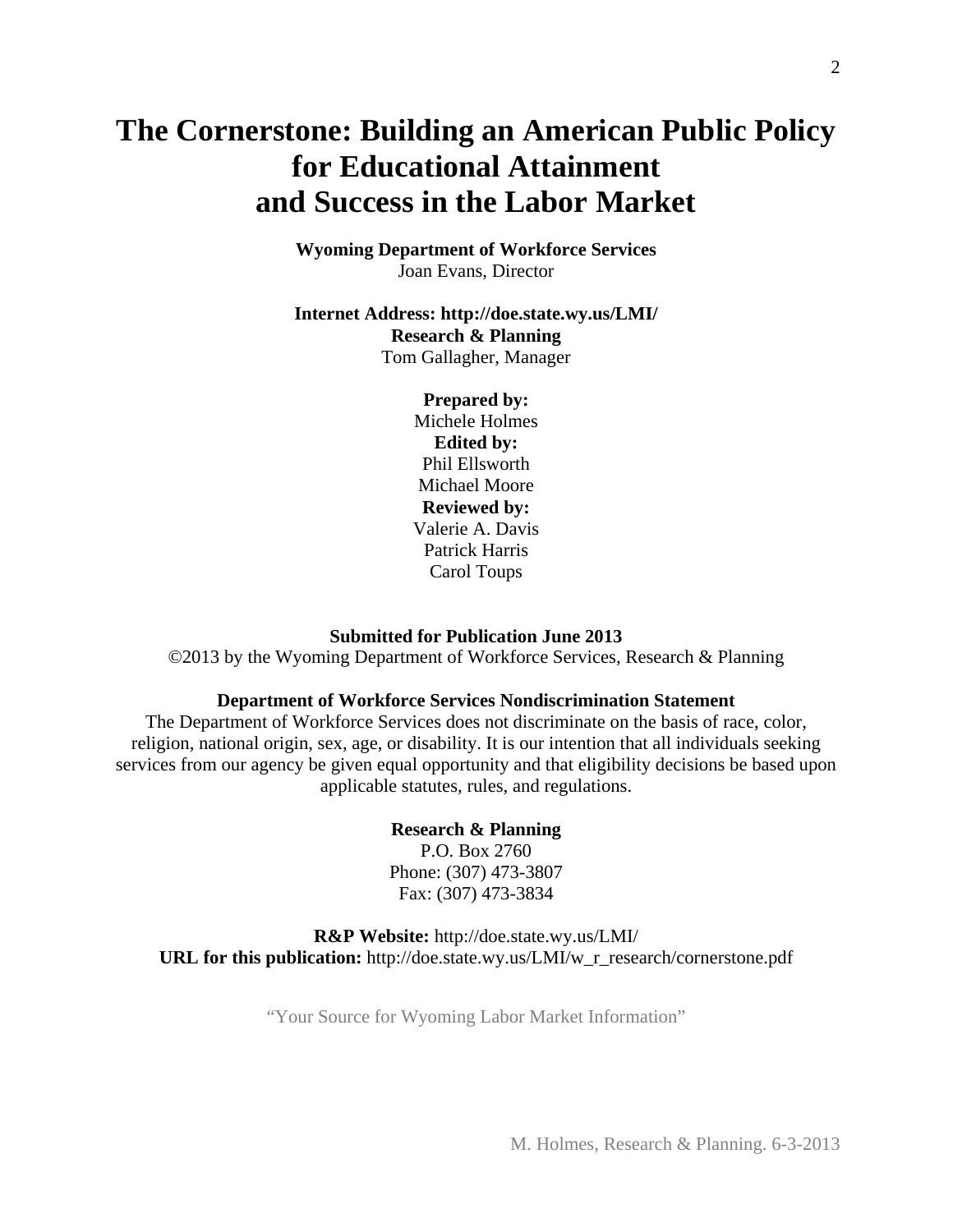### **Table of Contents**

| Introduction                                                           | 4  |
|------------------------------------------------------------------------|----|
| Educational Attainment in the United States: A Brief History           | 6  |
| Rising Enrollments and the Labor Market                                | 8  |
| Function of a Four-Year Degree Today: How Meaningful is the Signifier? | 12 |
| College Tuition vs. Future Earnings for Graduates                      | 15 |
| Community Colleges and Credentialing: Closing the Skills Gap?          | 19 |
| Globalization and Higher Education                                     | 21 |
| Conclusion                                                             | 22 |
| References                                                             | 25 |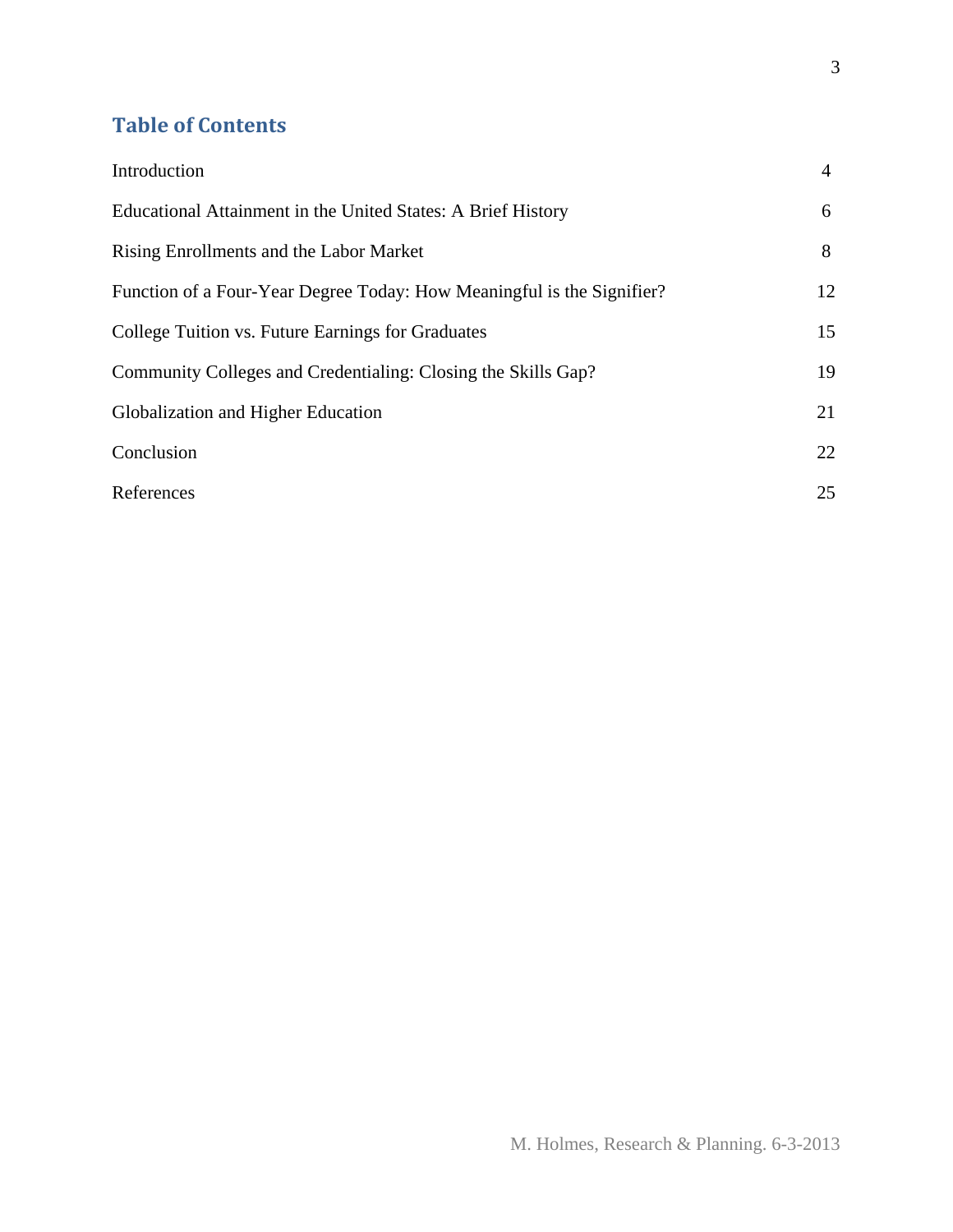#### **Introduction**

In the United States, the belief that higher education is the key to success in the labor market is "an article of faith" (Covaleskie, 2110, p.1). Although this belief is echoed by policymakers and educators alike, the requirements for "success" in the workforce shift based on changing industrial needs, technological advancements, war, changes in natural resources and social attitudes toward education (Ochsner & Solomon, 1979). In addition, requirements for success in the workforce vary by industry and occupation. Given our rapidly changing job market and global economy, it comes as no surprise America's education policy has become increasingly concerned with workforce development over the last 30 years. Preparing students for gainful employment in a competitive marketplace is not just one of many desired outcomes; it is a central charge for American schools.

The 1983 report of President Ronald Regan's National Commission on Excellence in Education (NCEE), *A Nation at Risk: The Imperative for Educational Reform*, successfully rooted the language of workforce development into the national discussion on education. *Nation* did more than introduce the lexicon of workforce development into education policy, it sought, in part, to answer the question: what is school for? David Pierpont Gardner and the NCEE argue in *Nation* that one goal of education reform should be the creation of a "Learning Society," grounded in "the idea that education is important not only because of what it contributes to one's career goals but also because of the value it adds to the general quality of one's life" (1983, p. 22). The value education adds to one's life, while given theoretical mention in *Nation*, is not the cornerstone for the reform suggested in the report. *Nation* is concerned with human capital, competition, and education as a mechanism for attaining "the mature and informed judgment needed to secure gainful employment" (p. 16). The reason for the NCEE's concern was the rise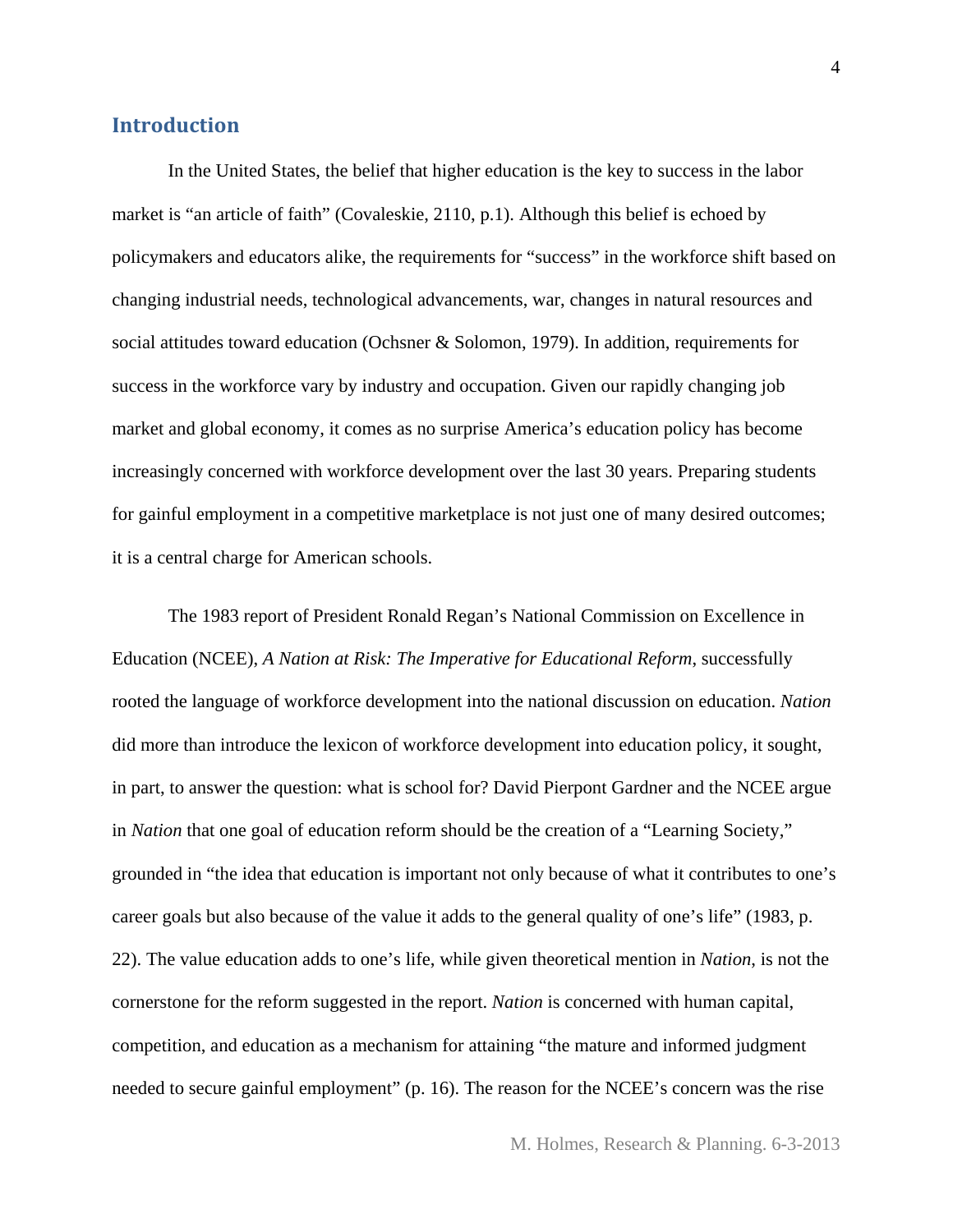of global competition, and America's uncertain future as an economic superpower. The report states "the time is long past when America's destiny was assured simply by an abundance of natural resources…we live among determined, well-educated, and strongly motivated competitors" (p. 14). The central "risk" in *Nation* is not, as the report states, that America may drown in a "rising tide of mediocrity," but that the rest of the world has learned how to swim (p.1).

The findings of *Nation*, namely that the academic performance of students in American high schools was dismal, framed the national dialog that our public schools were failing to produce competitive workers, and that this failure would undermine America's position of economic dominance. One problem with tasking schools with workforce development lies in the fact that students graduating from high school or college simply do not face the same job market from generation to generation. From World War II to 1965, there was a steady demand for college-educated workers in the United States (Ochsner & Solomon, 1979). By the late 1960s, some professions like elementary school teaching had already balanced supply with demand. Even so, the number of college graduates increased steadily. From 1950 to 1970, the number of college-educated workers quadrupled, from seven million to 28 million (Jaffe & Froomkin, 1978). Today, many of those graduating from college find themselves un- or under-employed (Vedder, Denhart, & Robe, 2013). Educational attainment, alone, it seems, is not enough to ensure labor market success in America.

 In 2011, nearly 30 years after *Nation*, Congress reauthorized legislation to ensure students graduating from high schools and colleges in the U.S. are prepared to secure a place in the workforce. The America Competes Act (2007) focuses on the perceived skills gaps between the educational system and the labor market, calling for an alignment of educational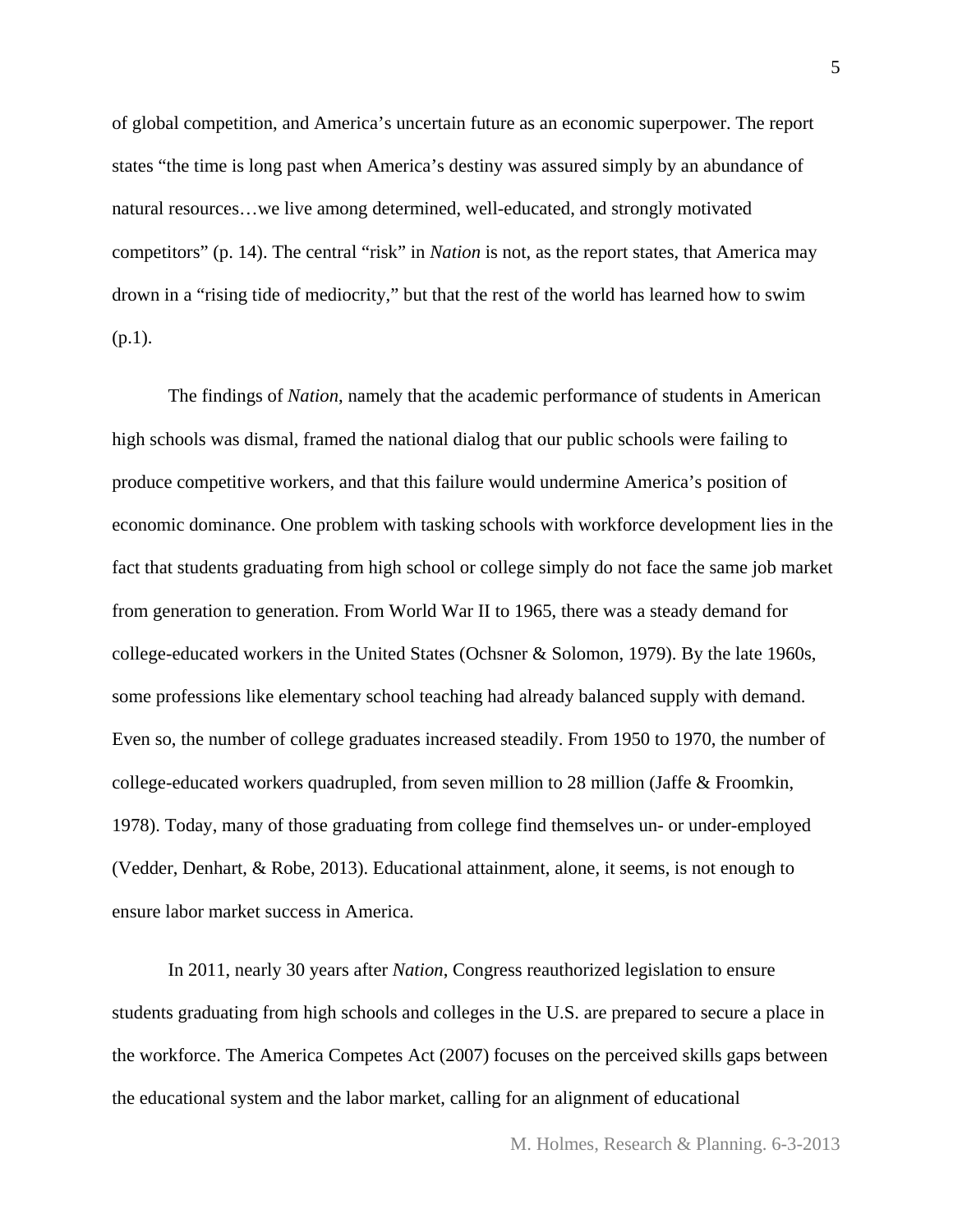"requirements, standards, and assessments with the knowledge and skills necessary for success... in the  $21<sup>st</sup>$  century workforce" (Sec 6401). In 2012, several states introduced legislation seeking to fuse workforce development and higher education, including Alaska, Colorado, Iowa, Oregon, South Dakota, Utah, and Washington (Higher Education Legislation, 2012). This paper presents an overview of the evolving relationship between public policy, educational attainment, and the labor market – including the current interest in tasking high schools and postsecondary institutions with workforce development. The answer to the question "what is school for," while perhaps beyond the scope of this paper, is a question answered each time workforce development and education policies intersect; the answers, in their disparate and complementary ways, form the cornerstone on which the future of our education and workforce development systems rest.

#### **Educational Attainment in the United States: A Brief History**

Motivations for educational attainment in the United States have undergone a dramatic shift from the 17th century. Historian Samuel Eliot Morison wrote that the aim of the early American college was "to develop the whole man – his body and soul as well as his intellect" in the interest of forming a person "inclined toward gentility and public service" (quoted in Delbanco, 2012, p.40). The first American colleges had a strong ecclesiastic bent, and in the period from 1642-1689 nearly half of Harvard graduates became clergymen. The importance of educating the "whole man" was evident, even in institutions rooted in religion. At Harvard, courses in logic, philosophy, arithmetic, and ethics took up a large portion of students' time (2012). By the start of the Industrial Revolution, however, the percentage of clergymen produced at Harvard dropped to 15%. Changes in occupations resulting from the rise of industry, westward expansion, and scientific development began to reshape the traditional curriculum set forth by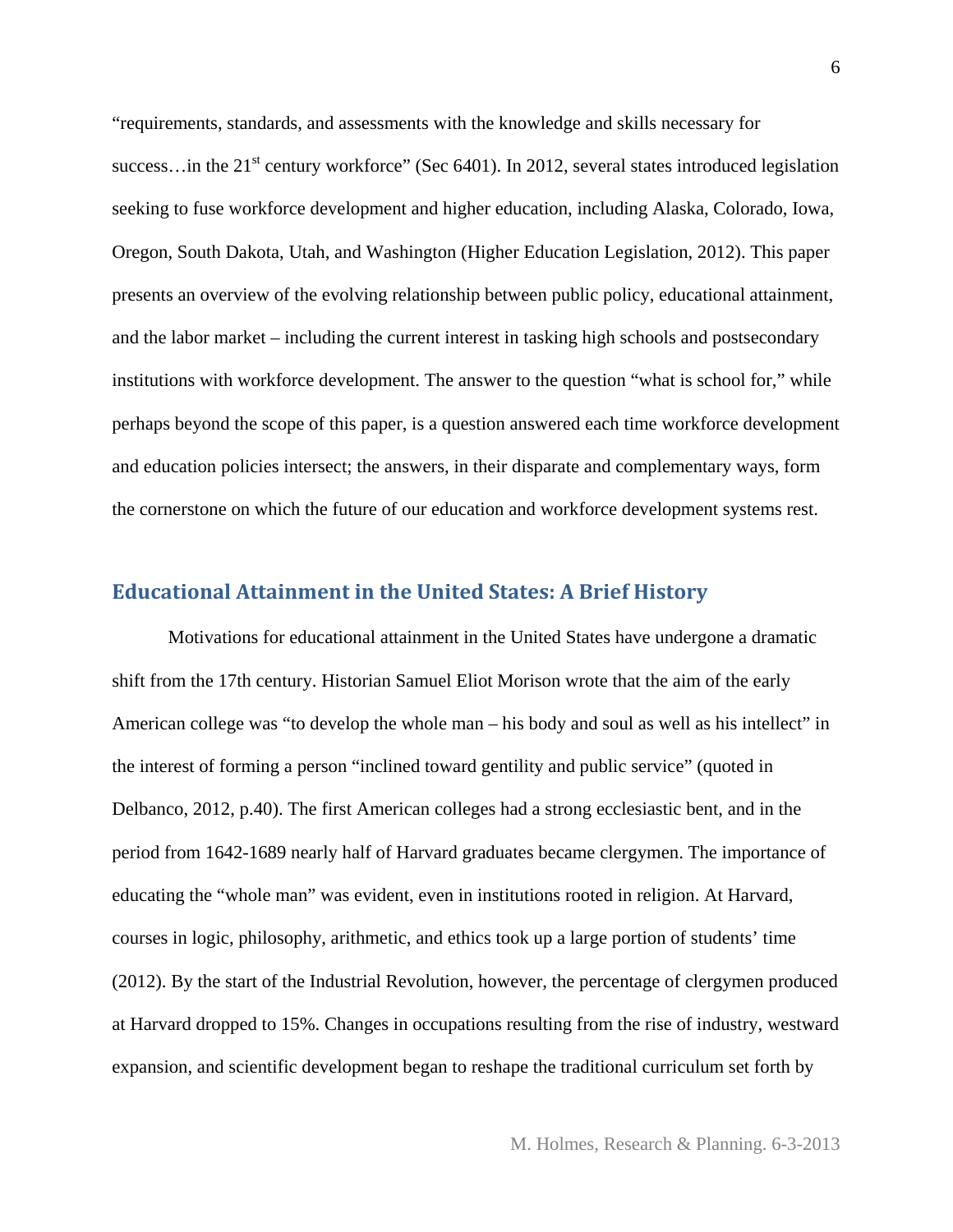institutions like Harvard (Herbert). Beginning in 1880, Harvard saw an increase in students pursuing degrees in business, and the value of a degree for aspiring businessmen began to be recognized by employers (Knox, 1941). By 1908, Harvard opened the doors to its School of Business, and by 1914 the school changed its "Economic Resources in the United States" course to "Marketing," in the interest of advancing applied business practices (Peitrykowski, 2001).

Few "learned" professions required academic degrees in the early 19th century, but by mid-century professional programs for law and medicine took up residence on university campuses. The apprenticeship system of indentured servitude was dwindling in the revolutionary era, and occupational freedom was understood as directly related to contractual consent (Jacoby, 1991). In 1861 the Civil War began, and President Lincoln seized the opportunity to pass the Morrill Act which had been previously vetoed by President Buchanan because he believed it to be unconstitutional. The Morrill Act of 1862 allowed for the rapid expansion of university programs and also marked the beginning of the federal government's direct involvement in higher education. The act allowed states to sell a portion of land for profit as long as the money went to an endowment fund to support colleges in each state. The Morrill Act motivated states to expand their university curriculum to include agricultural, mechanical, scientific, and liberal arts programs (Higher Education in the United States, 2013). The Second Morrill Act of 1890 continued the expansion of land-grant colleges, and also provided funding for African-American education by creating 17 new colleges in southern states (2013). The expansion of southern landgrant colleges was key to the African-American civil rights movement, although it provided for mainly agricultural and mechanical colleges and occurred 27 years after The Emancipation Proclamation. The essential aims of the early American college, focused on the "body and soul" of the individual, expanded during the Civil War: college became a mechanism for nation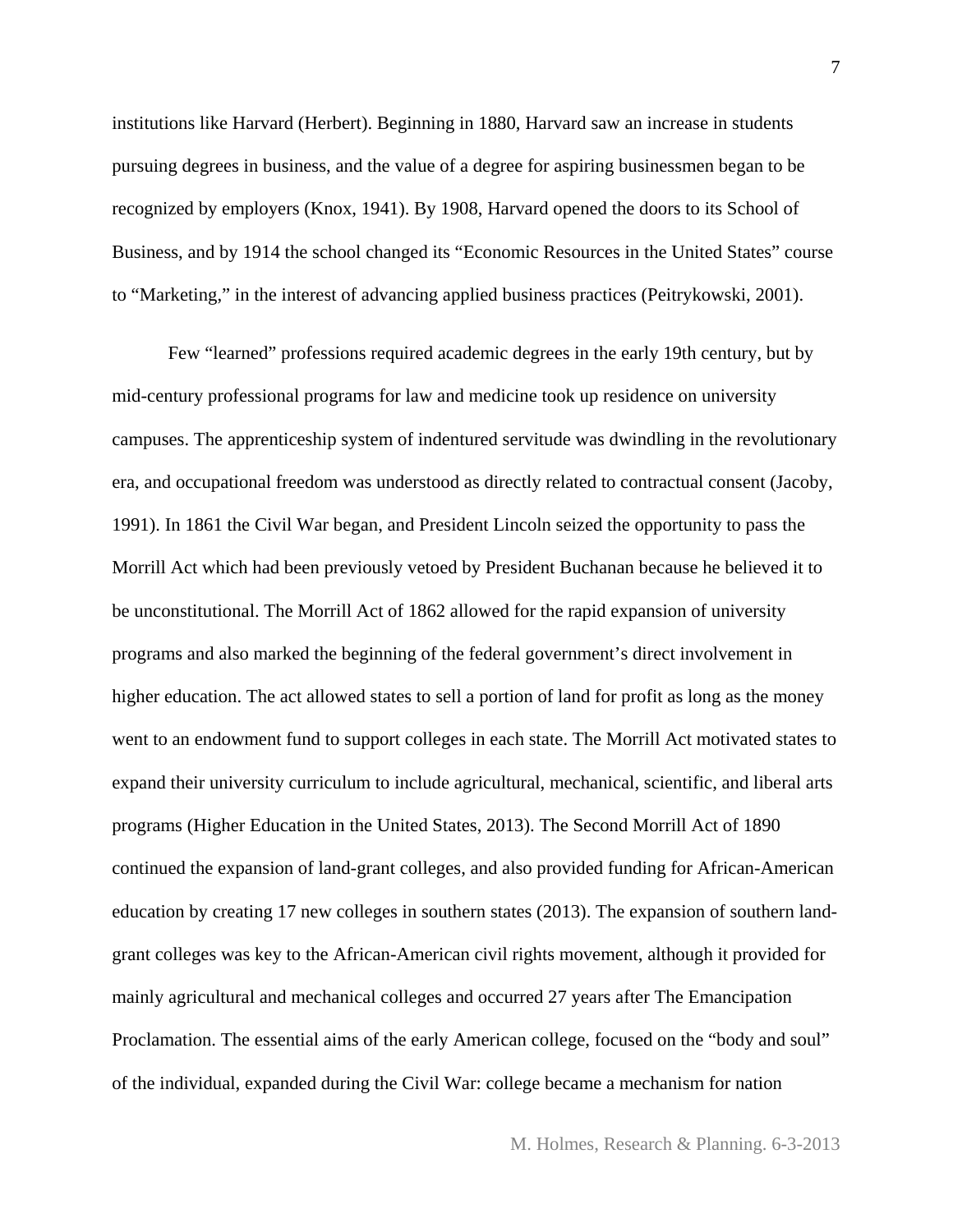building, a civil right, a ticket to upward mobility, and a credential during a rapid expansion of disciplines.

#### **Rising Enrollments and the Labor Market**

Like high schools, universities remained essentially elite in the pre-World War II era (Shanahan, Meich & Elder, 1998). In the 1950s, the percentage of adults in the United States holding a bachelor's degree was in the still in the single digits, and by 2010 increased to 30% (Vedder et al., 2013). According to Shanahan et al., the spike in higher education enrollments after 1950 stems in part from the GI Bill, which allowed veterans access to a university education (and kept them out of a labor market that could not absorb them). The founding of women's colleges and the expansion of land-grant colleges into state universities also contributed to the vast increase in college attendance after World War II (Delbanco, 2012). The rapid rise in "human capital," many economists argue, deserves much of the credit for America's rise in the 20th century to a position of economic dominance (2012). This is not to say that the rapid increase in human capital went on without negative (if unintended) consequences. Vedder et al., (2013) argue that "over time…the proportion of the workforce with college degrees has grown far faster than the proportion needing those degrees in order to fulfill the needs of their jobs, forcing a growing number of college graduates to take jobs which have historically been filled by those with lower levels of educational attainment" (p.12). The increase in collegeeducated workers continues today, and higher education policy discussions have shifted accordingly. Now we have enough college-educated workers; it's just that they lack the skills to succeed in the labor market – or do they?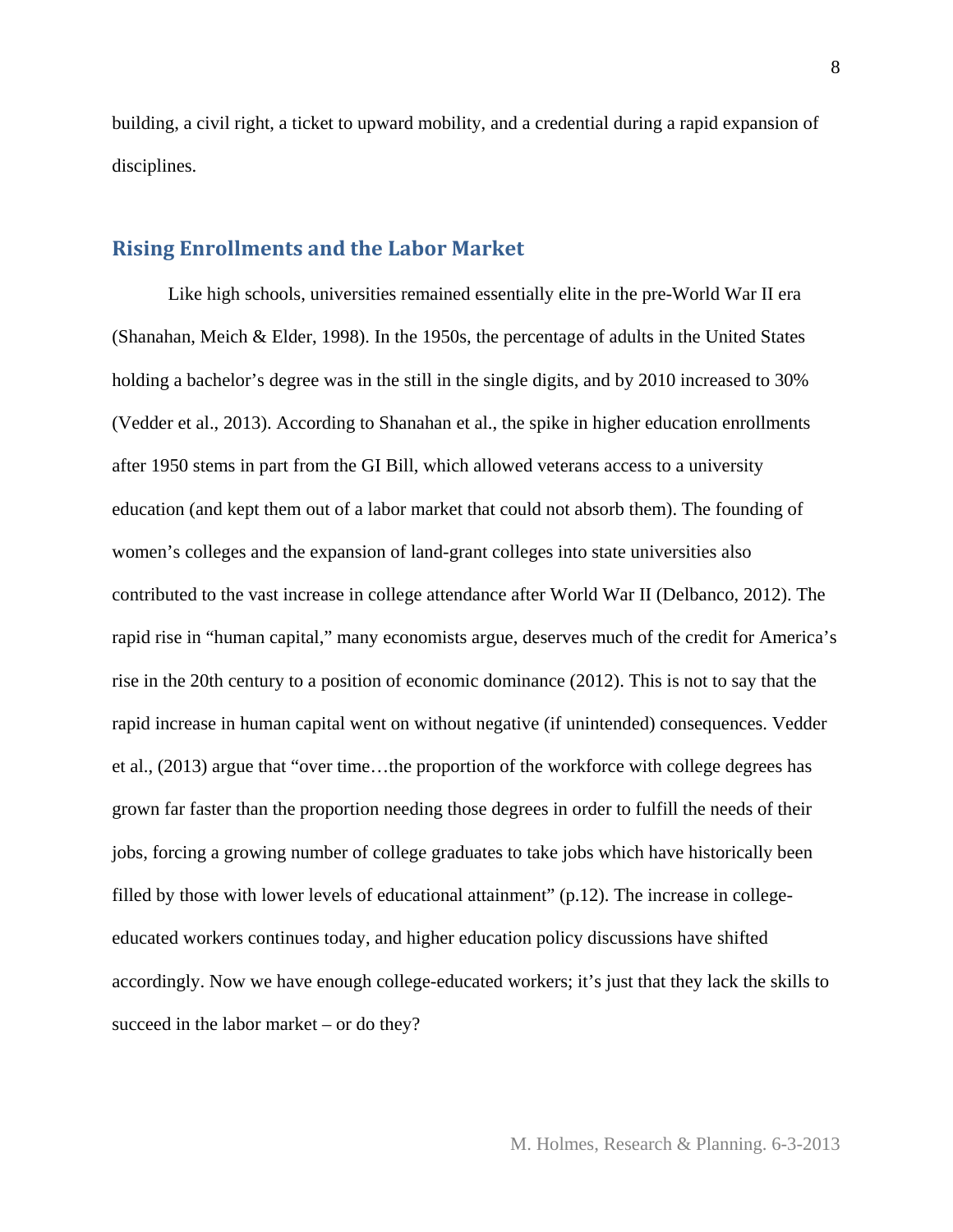The number of college-educated workers taking jobs traditionally filled by those holding no more than a high school degree has been on the increase since the 1970s. Over 80% more B.A. holders were available for jobs in 1976 than in 1960 (Ochsner & Solmon, 1979). Based on their study of the rising numbers of college graduates, Ochsner and Solmon made the following predictions:

- 1. The rate of growth in the labor force will not be as substantial in the next few decades as in the last few.
- 2. An "oversupply" of many different types of highly educated professionals is likely.
- 3. Because of this oversupply, the economic value of a college relative to a high school education will be reduced, resulting in increased underemployment and unemployment of college-educated manpower and increased educational upgrading of jobs by employers.
- 4. Postsecondary institutions will be doubly affected both as producers and as primary users of educated manpower. (36)

A number of researchers argue that the oversupply of college-educated workers predicted by Ochsner and Solmon continues today (Daly, Osborne, & Valletta, 2007; Rosenbaum & Binder, 1997; Vedder et al., 2013). The "solution" to a growing number of unemployed graduates remains unclear. On one hand, the belief in producing more human capital remains strong in the U.S., and is seen as a way to maintain economic dominance in an increasingly competitive global climate. On the other hand, the return on investment for a college degree (full-time employment paying a competitive wage) seems harder to attain. In addition, the opportunity for educational attainment becomes available to a smaller portion of the population as federal funding for colleges and universities slows, and more of the cost burden of attaining a degree shifts to the student in the form of tuition hikes (Delbanco, 2012).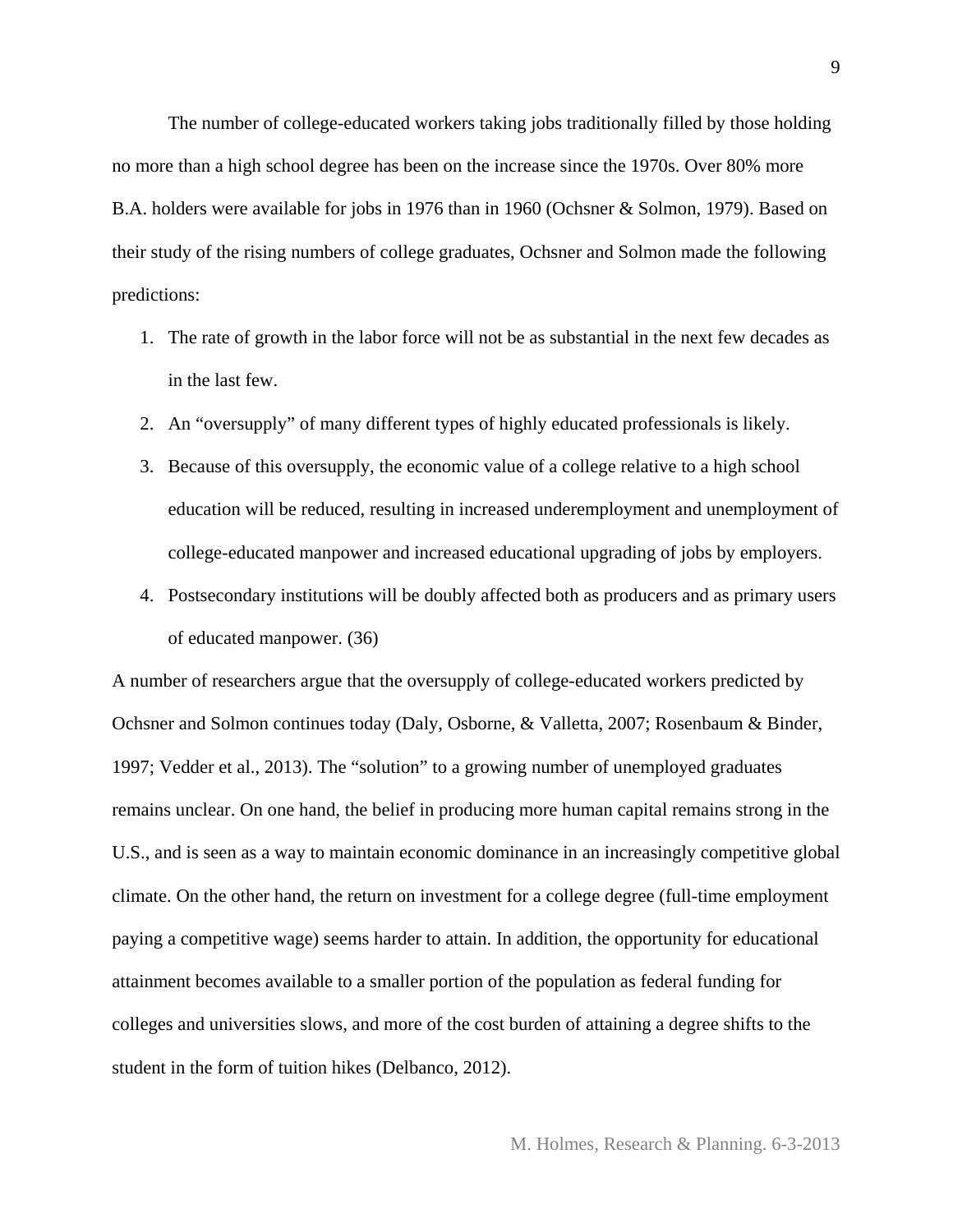The federal government attempts to mitigate the cost of an education in the form of federal student loans. In Wyoming alone, for the academic years 2011-12, students received nearly \$44 million in subsidized federal loans, and just over \$48 million in unsubsidized federal loans (United States Federal Student Aid Data Center, 2013). While student loans may allow more students to attend college, the cost of borrowing is not cheap. According to a recent article in *Education News*, the Department of Education is projected to earn \$50.6 billion dollars in FY 2013 from student loan interest alone (2013). Interest rates on nearly three-quarters of student loans distributed in 2013 fall between 6.8 and 7.9% – high when compared with the current, average new 30-year fixed mortgage rate of 3.5% (Education News, 2013). Until the 1980s, federal funding for institutions of higher education remained robust, as did state funding for public higher education. It wasn't until a federal slowdown in higher education funding that policy discussions began to center on higher education's private economic role, with diminishing attention paid to other benefits (Lyall & Sell, 2006). Federal student loans became a way to keep college affordable to the masses, and ensure that the U.S. continued to increase the numbers of college-educated workers.

 One of the great policy questions of the 1990s was how to increase youths' skills to meet the needs of the workforce (Rosenbaum & Binder, 1997). The Workforce Investment Act of 1998 established the Community College and Industry Partnerships Program, which awards grants to colleges and universities "for the purpose of developing, offering, improving or providing educational or career training programs for workers." Tasking institutions of higher learning with workforce development might be one "solution" to the abundance of un- and underemployed graduates. Apart from the debate over the proper role of education in workforce development, the question of how to increase youths' skills is a complex one, and it is often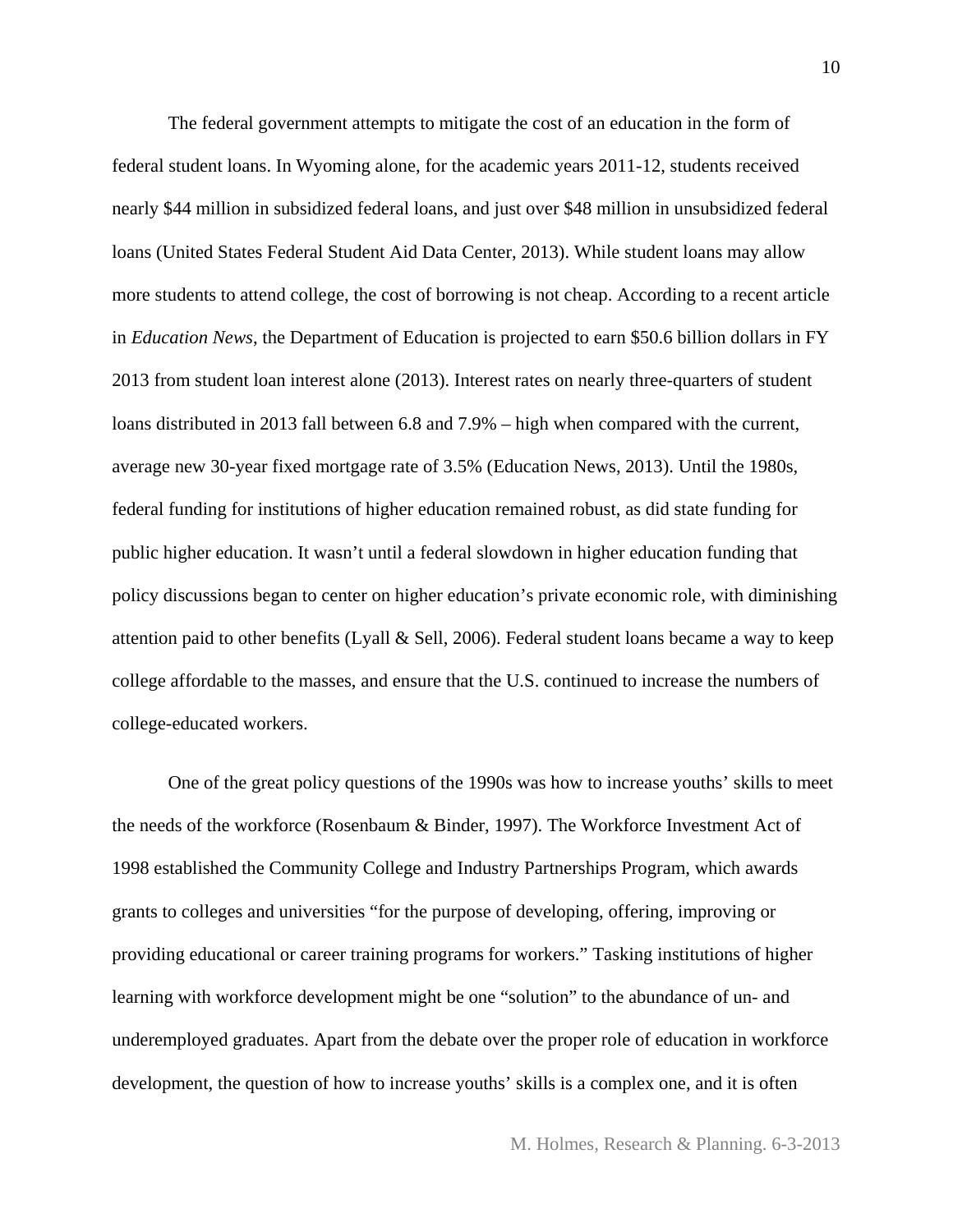unclear what actions, if any, employers "take in pursuit of their stated need for young workers with skills" (Rosenbaum & Binder, 1997). If the skills young people need for success in the labor market remain unidentified, and the actions taken by employers to obtain those skilled workers remain unidentified, then the underemployment of college-educated workers would seem likely to continue. Policy initiatives seeking to link higher education and workforce development haven't yet consistently identified or produced the workers with the skills or credentials needed for success in the labor market.

 Part of the difficulty with formulating a policy to bridge the skills gap for young workers might have to do with the fact that economists and sociologists have differing views of employers' needs (Rosenbaum & Binder, 1997). Neoclassical economists "assume that employers seek to maximize productivity, shop around for the best workers, and pay workers according to their skills and productivity (Becker 1964; Heckman 1994). Some sociologists, like Berg, argue that access to jobs is "constrained by educational credentials," and actual skills matter less than a credential in securing satisfactory employment (1971). If access to jobs is constrained by credentials, and the percentage of young people graduating college continues to rise, then the argument for continued "credential inflation" seems plausible.

 While economists argue employers need workers with skills, "needs" and "skills" are not easily measured (Rosenbaum & Binder, 1997). Academic skills are often measured by total years of education, but this is a poor indicator because many high-school graduates lack eighth-grade mathematics and reading skills (1997). Economists measure employers' needs by the wages paid for a job, but rarely distinguish between stated job requirements and actual needs (Murane et al., 1995). The concepts of "needs" and "skills" will need to be clarified through further research if students are to acquire the skills necessary to compete in the labor market. If needs and skills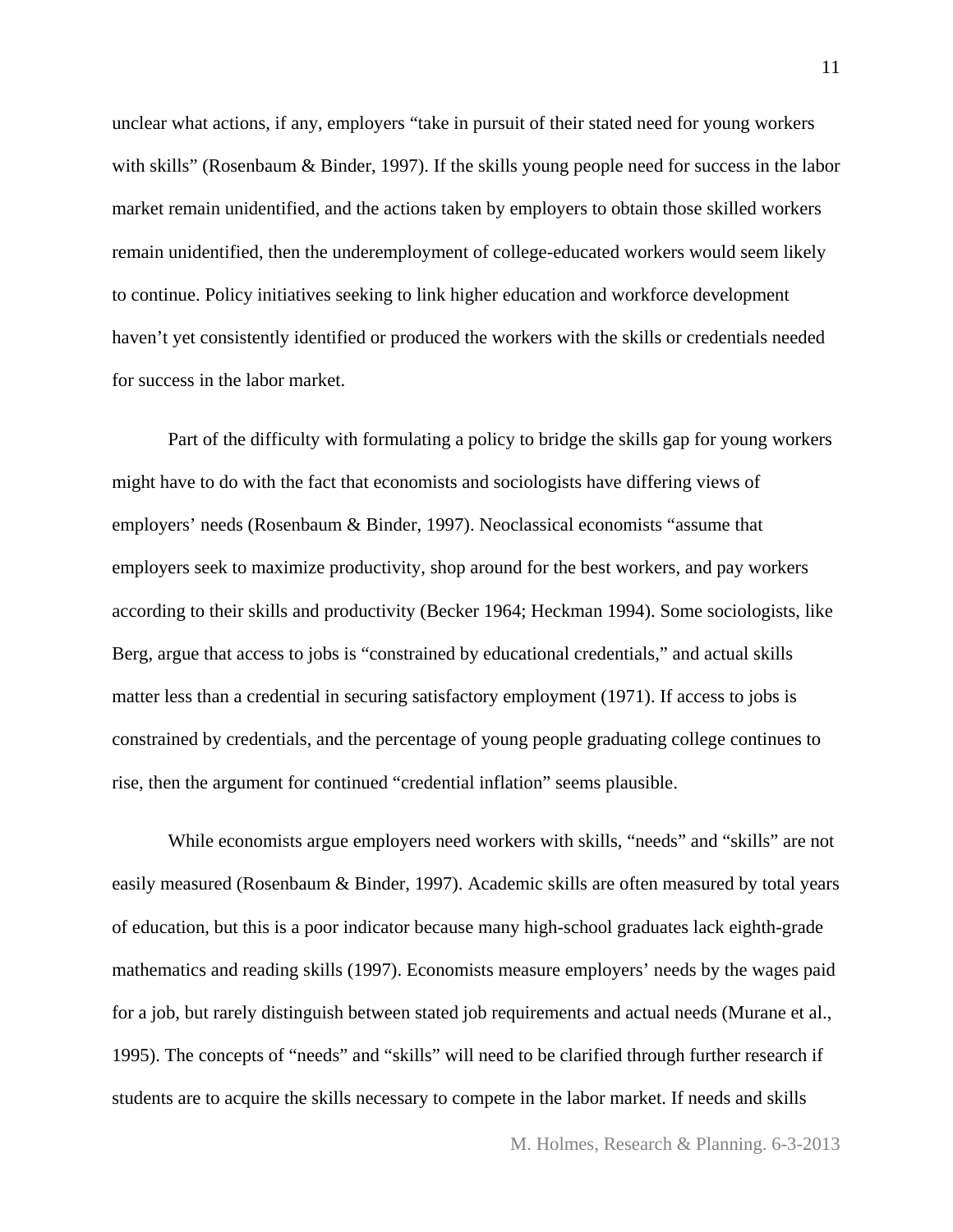gaps can be addressed through the framework of higher education, then reliable data to determine those needs and skills must be available to educators and policymakers – and the proper applications of the data must be understood.

#### **Function of a Four‐Year Degree Today: How Meaningful is the Signifier?**

Vedder, et al., argue the primary function of a college degree for employers today is as a "signal of drive or talent, regardless of the relevance of the skills actually learned in college" (2013, p.11). The "signal" argument builds on a study by Berg (1971), which contends employers use a college degree as a sorting device, and that employers do not generally have jobs that require the amount of education stated in their requirements. Signaling theory (Spence, 1974) and credential theory (Collins, 1997) build on Berg's work and suggest educational attainment serves as a way to augment an employer's limited amount of information regarding a perspective employee. A large body of literature (Attewell 1987; Levin and Rumberger; Shaiken 1984; Squires 1979) supports Collins' and Spence's claims.

 In other words, employers can be relatively certain that a college graduate has a sufficient IQ, and possesses the tenacity to complete a four-year degree. One problem with the "screening device function" of a degree is that it allows colleges to raise tuition based on the assumption employers will pay higher salaries to graduates in order to reduce turnover costs (Vedder, et al., 2013). Vedder, et al., claim the other problem with using a degree primarily as a signaling device for employers is that the degree becomes less valuable as more graduates enter the job market, and are forced to take lower-paying jobs historically reserved for those with only a high-school education. The phenomenon of large numbers of workers in "lower-skilled occupations" and "possessing baccalaureate degrees" perpetuates "credential inflation" (p.11). In a cycle of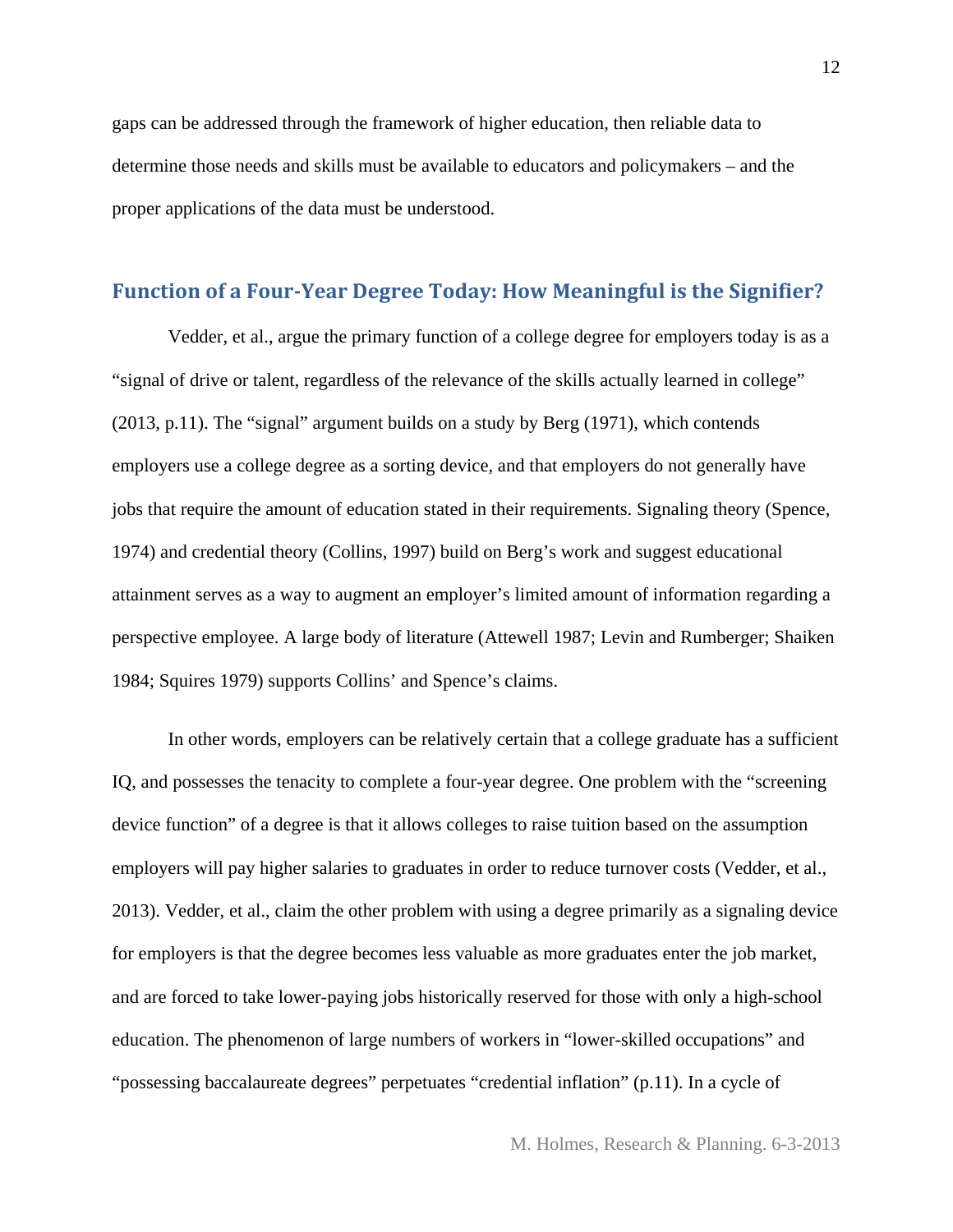increased enrollments and credential inflation, students cannot rely solely on the signaling function of a degree to secure a place in the labor market.

#### **College Tuition vs. Future Earnings for Graduates**

According to the Center for College Affordability and Productivity (2013), the United States now produces far more graduates with a Bachelor's degree than are needed in the labor market. Data from 2010 show that of the 41.7 million working college graduates, 37% held jobs requiring a high-school diploma or less (2013). The "payoff" for a college degree seems increasingly elusive, as more new graduates find themselves un- or underemployed. Even before the Great Recession, Herbert (1999) found college students becoming "intensely job- and income-oriented," and claimed many understood "technical specialization," as the main requirement for entry-level positions in the workforce. Considering the large number of underemployed graduates, one must wonder how well our universities are meeting the criteria of "technical specialization," and if meeting those criteria necessitates a four-year degree.

Herbert claims students' attitudes toward higher education are in large part shaping the phenomenon of a "market-driven university," where the student-patron demands a jobs-oriented curriculum (1999). Vedder, et al., take a slightly less optimistic view of the patron's power to determine curriculum, and predict enrollments in four-year programs will continue to rise despite underemployment of college graduates in the current labor market (2013). A continued rise in the number of college graduates with bachelor's degrees in an already saturated job market might eventually become self-correcting, as new graduates become discouraged with the limited career opportunities available. Until that time, however, guidance counselors and university enrollment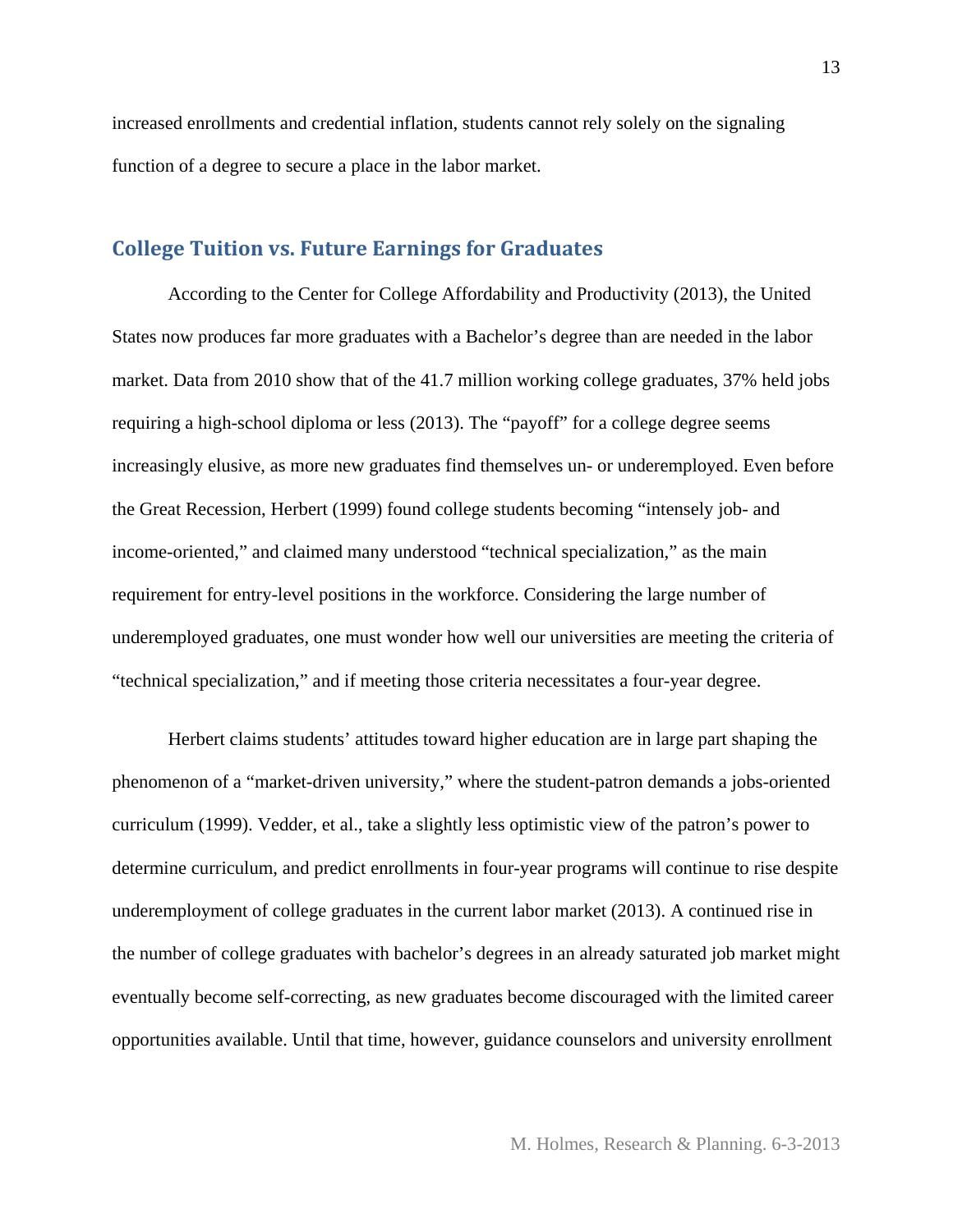personnel continue to paint an "overly rosy" picture of career opportunities and earning potentials for college students (p.21).

Universities likely ignore students' cries for a more jobs-focused curriculum in the interest of self-preservation. A heavily vocational focus, as seen in many community colleges, hinders educational attainment (Roksa, 2006). Rather than address the labor market / skills gap existing in university curriculums, institutions continue to "raise the credential bar," launching PhD programs targeted at occupations historically needing no more than an associate's degree. Capella University recently launched an online PhD specialization in nursing education, which aligns with the National League of Nursing Competencies (2008). The PhD specialization aims at filling the shortage of nursing faculty in the United States. Despite the shortage of faculty, the National Advisory Council on Nurse Education and Practice sought to "increase the percent of baccalaureate (BSN) prepared nurses in the workforce to at least two-thirds by 2010" (Graf, 2006). This push for an increase in BSN prepared nurses came at a time when 37% of the working nurses and 60% of new nursing graduates were associate's-degree prepared. Further findings by Graf demonstrated that after projecting the lifetime earnings "for more than half of the AND-to-BSN graduates, the costs of education were greater than the salary increase" (p.1). Younger nurses were more likely to have a higher rate of return on a bachelor's degree, but for older nurses considering the BSN, the cost of the degree far outweighed future earnings. Graf's studies demonstrate that students must consider whether their chosen degree path will yield a positive return on investment in the labor market.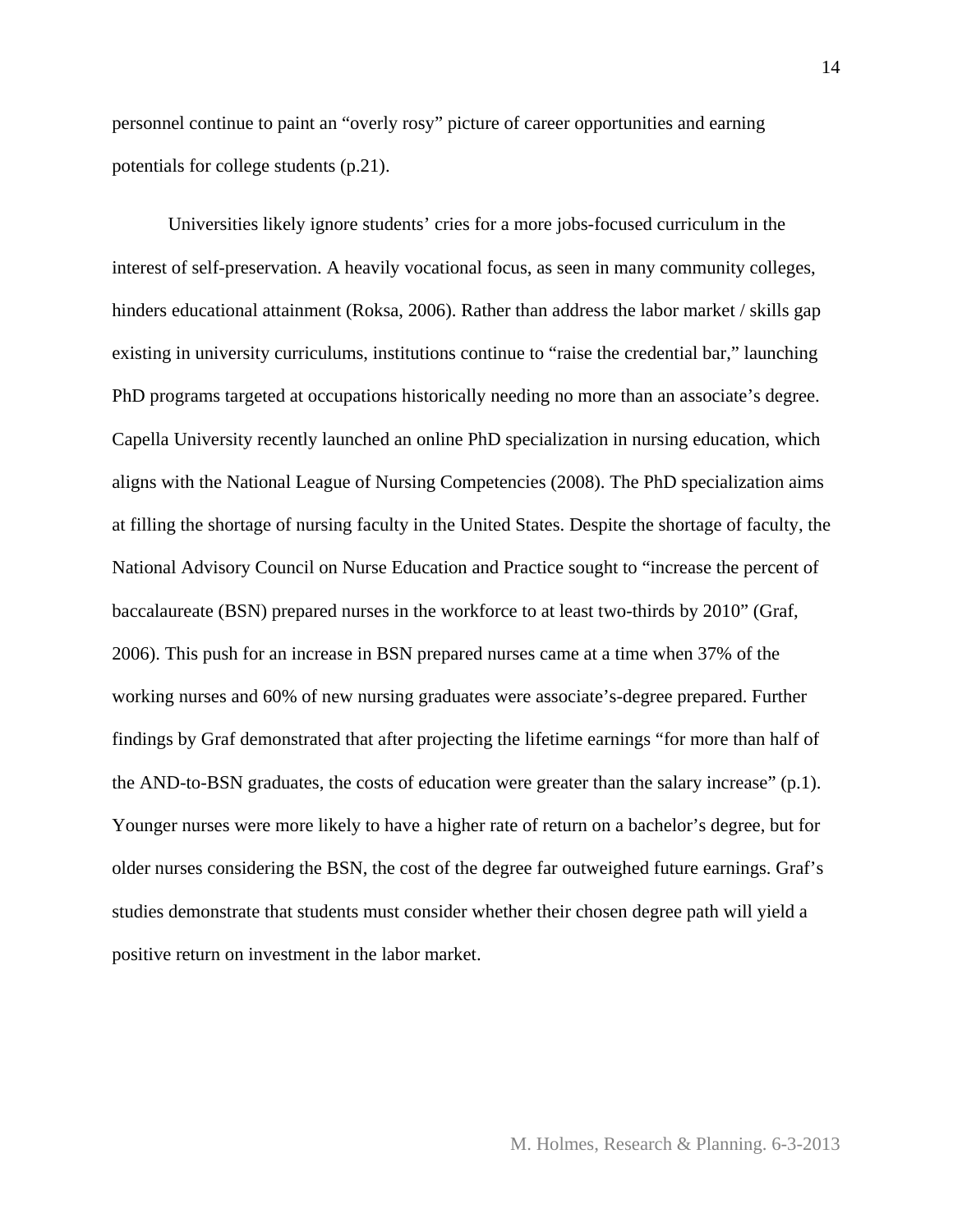#### **The Role of Occupational Licensing in Workforce Demand**

The push for increased educational attainment in the U.S., in- and outside of highly specialized occupations, hasn't alleviated the numbers of unemployed college graduates in the last decade (Vedder, et al., 2013). With a plentiful supply of graduates, armed with at least a symbolic measure of tenacity, a decent IQ and a basic set of skills, one must wonder why so many of them are out of work. One exacerbating factor in the oversupply of college graduates might be the rapid increase in occupational licensing. According to Kleiner & Wheelan (2010), occupational licensing "is the legal process by which governments (mostly states in the U.S. but also local governments and the federal government) identify the legal qualifications required to participate in a trade or profession, after which only licensed practitioners are allowed by law to receive pay for doing work in the occupation" (p. 1). The number of occupations in the U.S. requiring licensing has increased dramatically since the early 1950s, when less than 5% of the U.S. workforce was required to have a license (Kleiner & Krueger, 2001). By the 1980s the percentage of licensed workers had grown to 18%, and by 2009 nearly 29% of the workforce was under state licensing laws (2001). The number of licensed occupations varies across states; in 2005, the number of licensed occupations ranged from 47 in Kansas to 178 in California (Kleiner, 2000). In Wyoming, 96 occupations require licenses, certificates, or other registration. The most commonly held view on the economics of occupational licensing is that it constricts the labor supply in the licensed occupation (2000). Once an occupation is regulated, members of that occupation (via licensing boards) can make it even harder to enter the occupation by implementing tougher statutes, examination pass rates, and education requirements (2000).

Proponents of occupational licensing claim it offers the public protection from negligent service providers, especially in medical professions. Doctors, dentists, optometrists, midwives,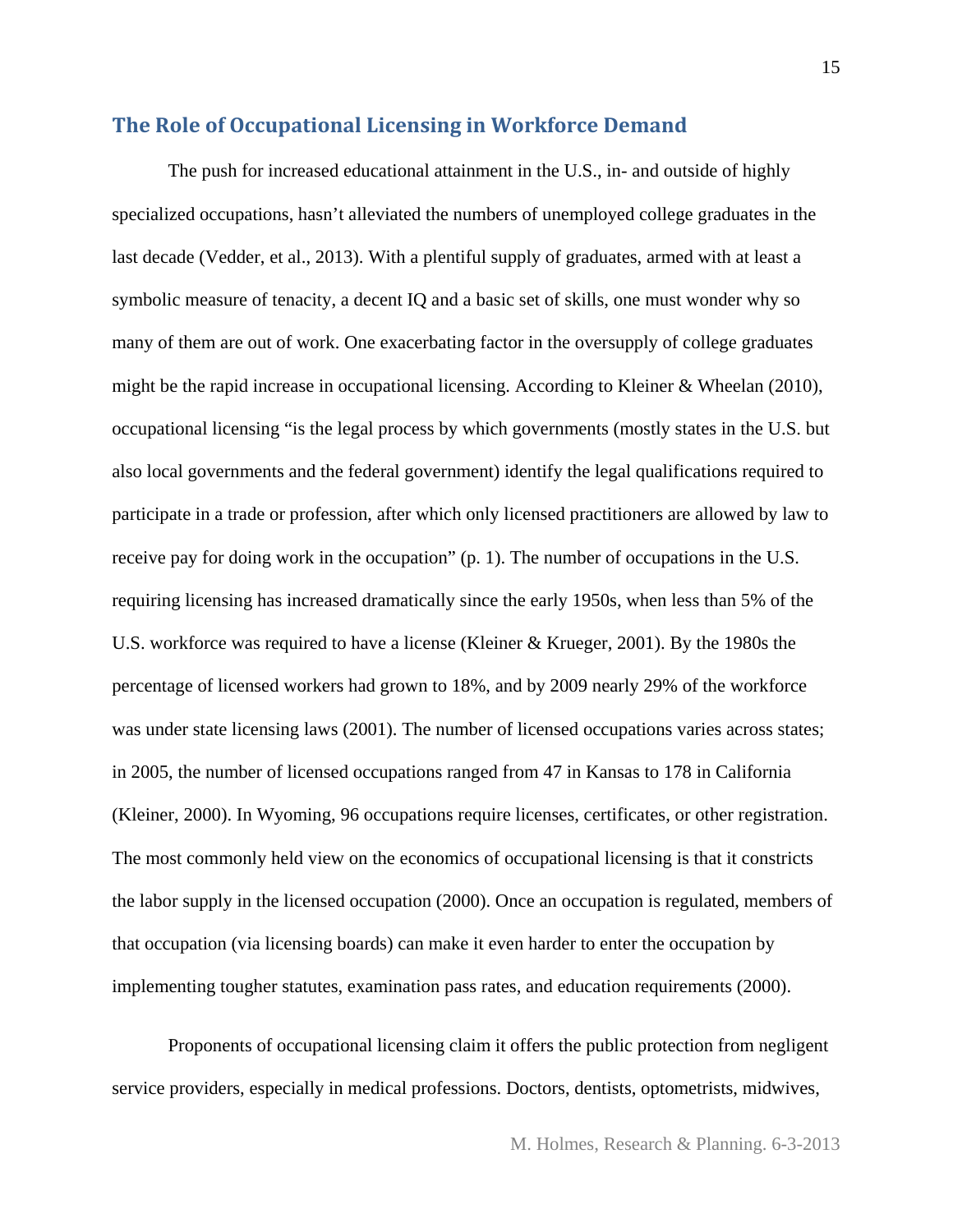reparatory therapists and physicians' assistants are all commonly licensed occupations. The public safety argument asserts licensed practitioners do less harm because they are under the watchful eye of the licensing board and the state in which they practice. One of the more famous cases involved Dr. John Brinkley, who was exposed as such in the 1920s by the American Medical Association (AMA) after he began transplanting goat testicles into humans as a cure for impotence (Frank, 2004). Before the AMA intervened, Brinkley enjoyed a booming business – thanks in part to broadcasting on his own radio station "word of his miraculous cure across the entire country" (2004, p. 196). Brinkley's odd but profitable practice, along with his questionable medical degree from an "eclectic" institution, quickly caught the attention of the AMA, and they were "determined to make an example of him" (2004, p. 197). Had the AMA not intervened, Brinkley would have continued to perform the transplants; he had a long list of patients waiting for the procedure at his Milford, Kansas clinic (2004). In Kansas in the 1920s, "irregular" medical degrees (like the one held by Brinkley) were still considered valid. The AMA put an end to Brinkley's practice, and one of its primary objectives became ridding the state of quackery (2004).

Consumers today generally support the licensing of medical professionals, since the cost of services is high and the consequences of medical malpractice can be severe (Law & Sukkoo, 2005). Law & Sukkoo found that the very medical licensing requirements that restricted entry were most likely to improve physician quality. Although the dominant economic view of occupational licensing is that it drives up pricing, and that licensing boards create barriers to entry, justifications for the practice beyond public safety do exist. Law & Sukko (2005) claim licensing serves to mitigate problems of "asymmetric information," which occurs when "sellers of specialized services are better informed than buyers about the various dimensions of product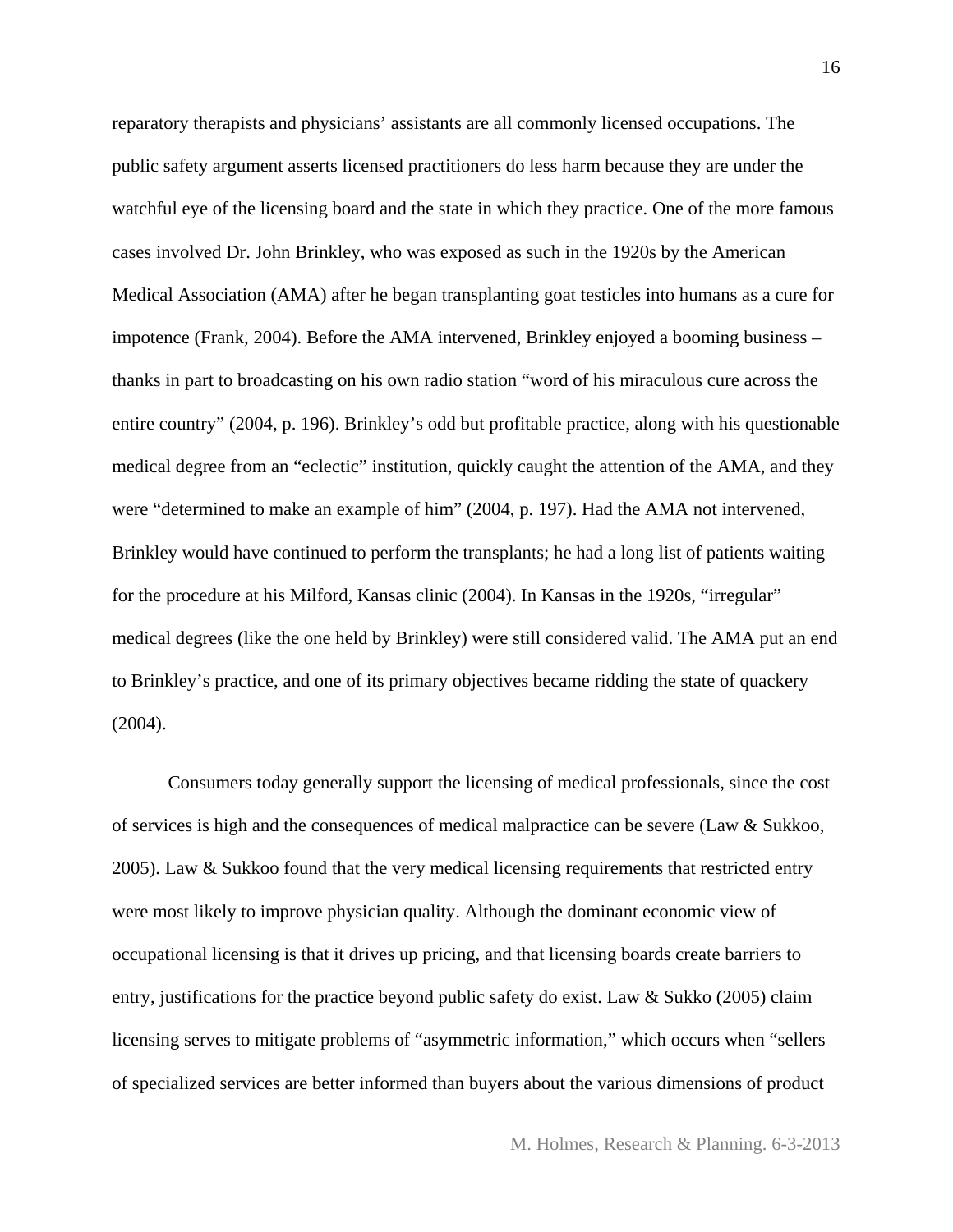quality" (p. 1). A rapid increase in the number of occupations requiring licensing, as seen in the United States between the 1950s and 1980s, can be seen as a necessary response to the rapid growth in scientific knowledge (and specialization) within the medical community (2005).

Critics of occupational licensing claim that the practice does little to improve public safety (Summers, 2007). A 1982 study revealed that nearly 20% of the dental work done under insurance plans in California "was so shoddy that it required retreatment" (2007, p.3). Despite this figure, California's dental board punished only eight licensees that year (2007). Licensing boards may have an incentive to protect their own, fearing the negative publicity that might come from bringing to light the negligence or misconduct of one of their practitioners. In contrast, licensing boards often aggressively prosecute unlicensed workers, regardless of whether there is a public safety concern involved (2007).

In addition to creating barriers to entry, licensing reduces mobility within fields (Kleiner & Wheelan, 2010). Licensure can make it difficult for a teacher to relocate (because of differing standards in each state) or for dental hygienists to offer basic care without the supervision of a dentist (2010). Licensure limits mobility in the medical professions, where more than 76% of non-physicians are licensed and "where there are rigidly defined roles that prevent individuals from moving across jobs or from performing multiple tasks" (p. 2). Because occupational licensing drives up the cost of services by restricting mobility and supply, critics of the practice claim licensing board members have an inherent conflict of interest.

According to Kleiner, nearly three-quarters of the licensing boards in the U.S. are composed of incumbent members of the profession (2000). Reducing the inflow of new practitioners drives prices higher because it limits competition for existing members of the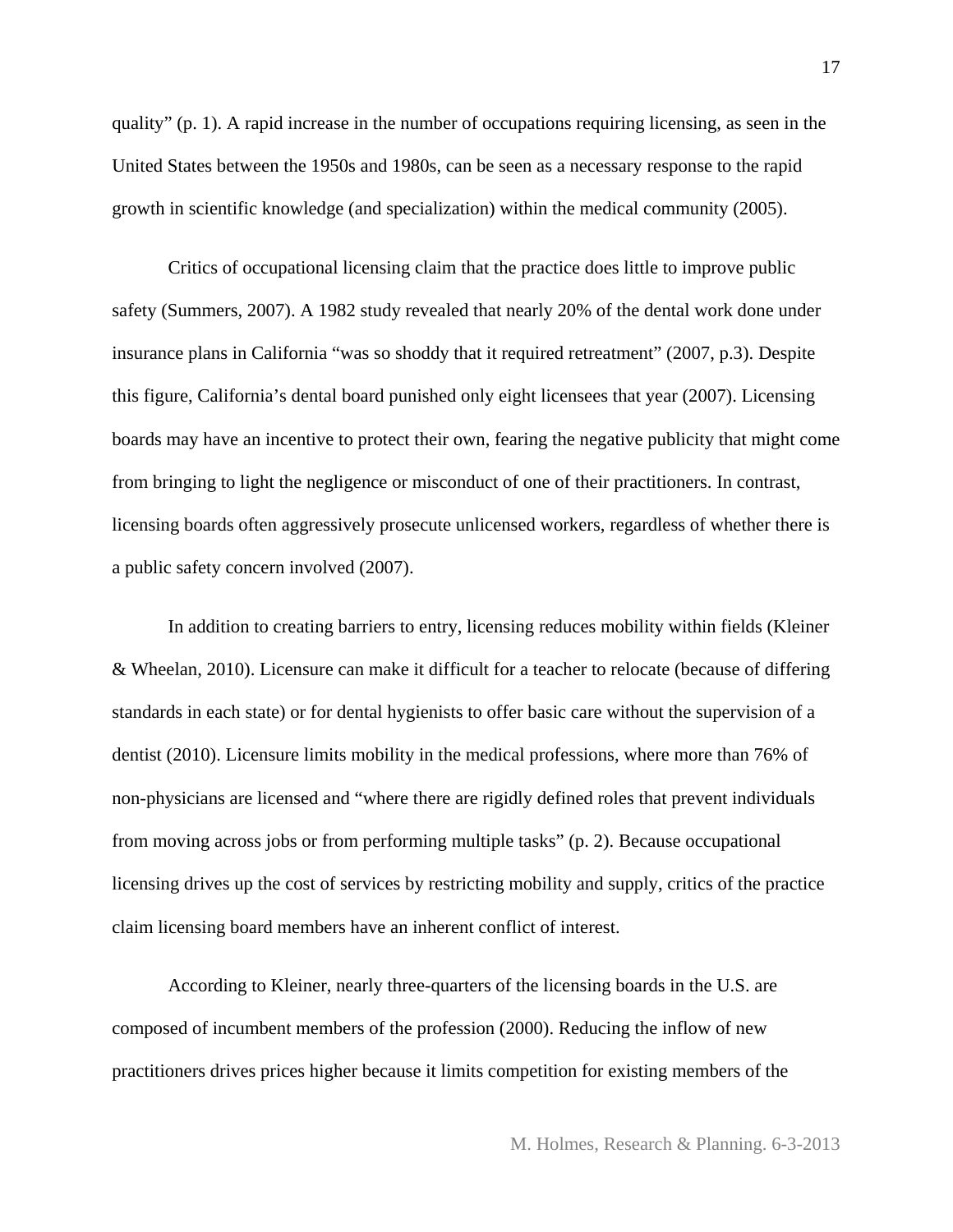profession. The ability of licensing boards to inflate prices through regulation is well documented (Benham, 1975; Bond et al., 1980; Cox, 1982; Jacobs et al., 1984; Schroeter and Smith, 1987). In the U.S., licensing boards commonly place restrictions on mobility and advertising, which can drive prices up nearly 30% in occupations like dentistry and optometry (Summers, 2007). Licensing boards often "use political institutions such as state legislatures or city councils to control initial entry and in-migration, and thereby restrict supply and raise the wages of the licensed practitioner" (2007, p.4). Law & Sukko (2005) argue licensing boards do drive up prices with barriers to entry, but also by disciplining careless practitioners, which raises the quality (and cost) of services to consumers. One reason why the discipline imposed on practitioners by licensing boards might be effective is that measures of competency are rather clear: if a dentist provides a shoddy root canal, the patient will know it immediately.

The efficacy of discipline seems central to both occupational licensing and our current accountability movement in U.S. education policy. Clearly the student-patron has a vested interest, personal and financial, in obtaining a high quality education, but what are the appropriate measures when it comes to educational quality? We currently measure the efficacy of our educational system largely in terms of standardized test scores and completion rates. With the current measures, and the products produced from those measures, does an "asymmetry of information" exist regarding the return on investment in a college degree? And is the asymmetry so great that the government should intervene? Further, if the desired effects of education range from learning for learning's sake to employment in one's chosen field, does a system of punishments and rewards actually produce the desired effects? If educational quality is poor, just as when the quality of medical services is poor, the patron suffers; he may find himself lacking in basic skills, unemployed, underemployed, or burdened with enormous student debt.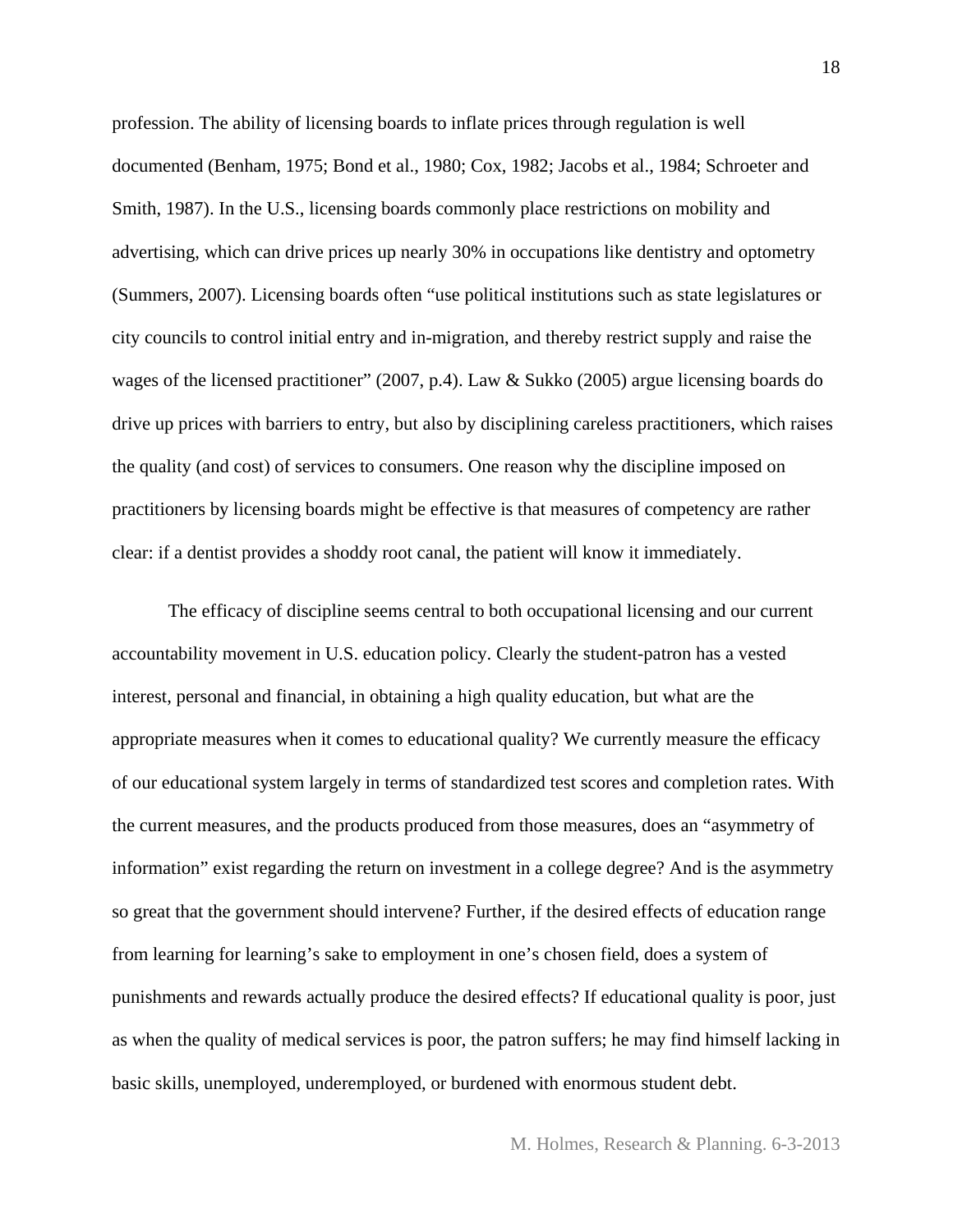#### **Community Colleges and Credentialing: Closing the Skills Gap?**

Certificate programs offer one alternative to licensing, and don't seem to constrict labor supply in the same way. Certification in an occupation is not a requirement for entry. For example, in the U.S., auto mechanics are usually certified. One does not have to be certified to be a mechanic, but certified mechanics often charge more for their services based on the confidence instilled in the consumer by the certificate. Certificate programs are common in a number of other occupations, and represent a middle ground between occupational licensing and the absence of regulation. Certificate programs are also one way skills gaps can be satisfied without a four-year degree.

Community colleges, perhaps more than universities, find themselves at the nexus of higher education and workforce development. Because community colleges diversify their curricula with certificate, degree, and customized training programs, they have the ability to respond to the needs of students and employers (Carnevale & Desrochers, 2001). Community colleges can also afford to customize their credentialing programs to the local economy – something that may not be as easy (or practical) to do in a university setting. In terms of workforce development, community colleges offer public job training, occupational preparation for public or private credentialing, short-term worker training, and customized training for employers (2001). The rapidly changing technological requirements of our knowledge economy present challenges to both community colleges and private for-profit providers, and incorporating the changing technology into short-term training programs can prove difficult.

Despite the challenges, community colleges seem particularly interested in pinpointing the skills that will allow graduates to land jobs, a point demonstrated by the experimental use of software able to collect labor market data (Gonzalez, 2012). LaGuardia, a City University of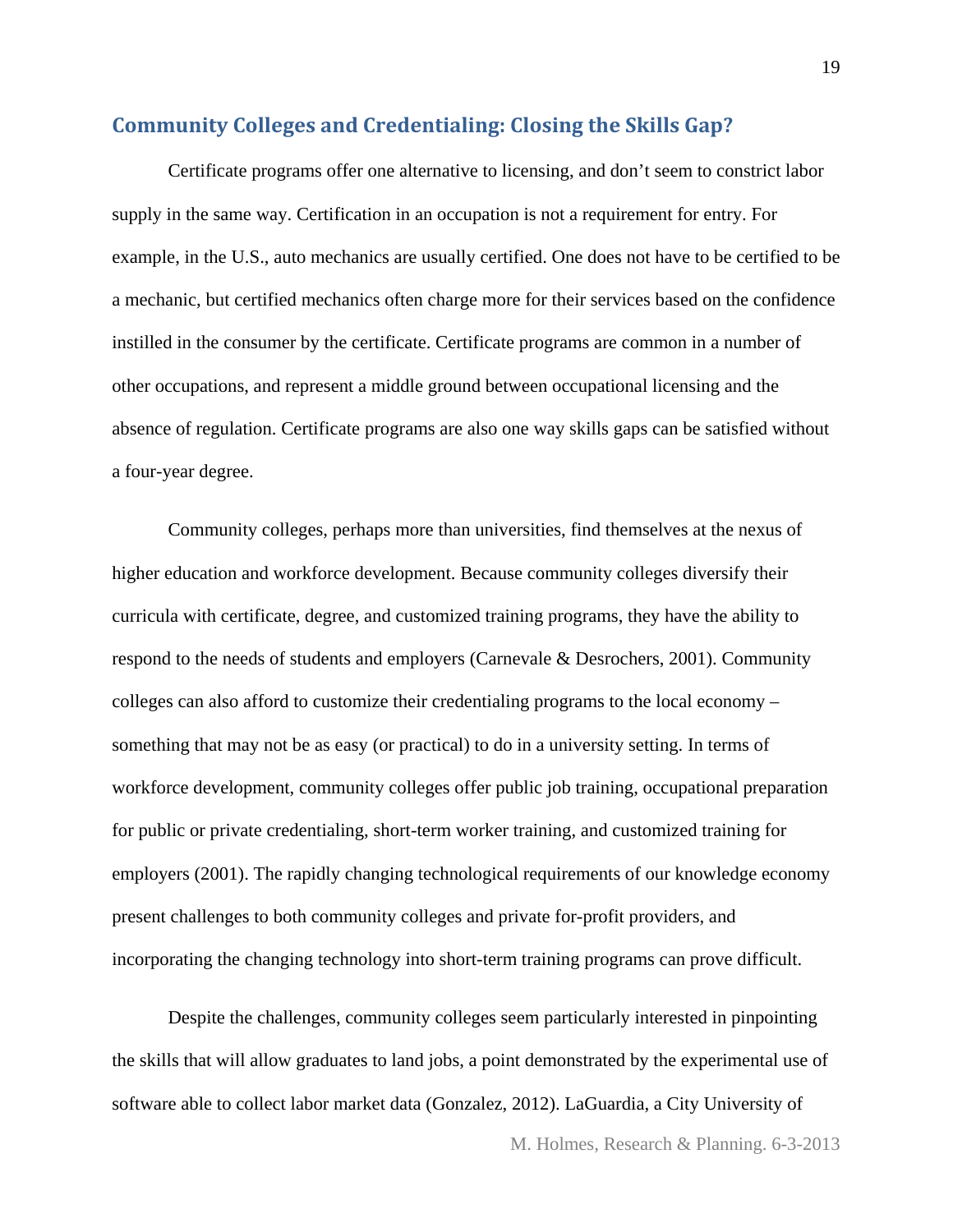New York, is one of 10 community colleges using experimental software to collect labor market data. The software gathers information from job ads, newspapers, company Web sites, and government agencies, and then analyzes the content and produces a database of current job opportunities – including which companies have the most openings and what the job listings say (2012). Proponents of the software claim it "has the potential to help fix the apparent mismatch between colleges' training and employers' needs" (2012). Fixing the mismatch, of course, entails continually adjusting the college's curriculum to meet employers' needs. The use of experimental software to collect labor market data is becoming big business, and companies charge large fees to analyze texts from job ads and company web sites. One problem with such an approach is that a single job opening is often posted to multiple websites, which creates a sampling bias. Moreover, a 2009 analysis of the text in employers' online job postings reveals that "employers who have a vacancy to fill immediately mention fewer required skills, and are less likely to mention required education" (Brencic & Norris, p. 704). Because of the nature of the data, it can be difficult to determine if information mined from the job description "pertains to the actual job characteristics, or is a function of other factors" (p. 704). In the rush to realign curriculum to meet the needs of the labor market, schools and other institutions can be lured by experimental labor market software that is not statistically sound.

Colleges empowered with the ability to apply accurate labor market data may offer part of the solution to employers' complaints about applicants' lack of talent and training, and could also make educational and vocational training programs more efficient (Gonzalez, 2012). Bureau of Labor Statistics programs like the Occupational Employment Statistics program and the Quarterly Census of Employment and Wages can be combined with unemployment insurance claims and other administrative databases to produce reliable occupational and earnings

M. Holmes, Research & Planning. 6-3-2013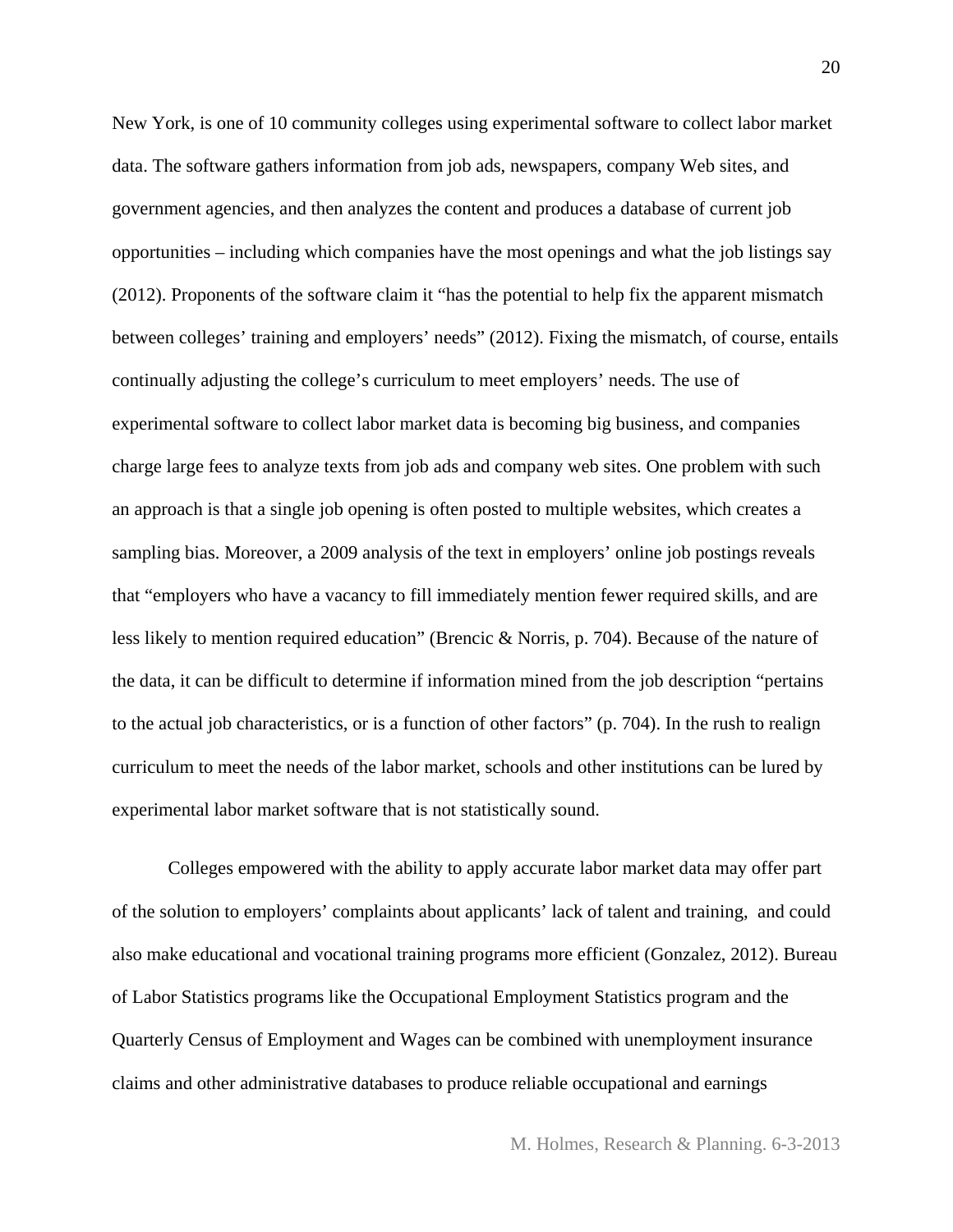projections. The problem, if there is one, is not that the labor market information for informed decision making is lacking  $-$  it is that the proper applications of the data may not be effectively understood and utilized.

#### **Globalization and Higher Education**

 Lu and Zhang (2008) see the restructuring of higher education as a global phenomenon. Beginning in the 1980s, the rise of global competition necessitated a rebuilding of the relationship between the state and higher education. Concern over global competition gave rise to a "reconstruction of the relationship between education and society, which attempted to put a special form of ethics about competition as the main driving force of development of the school and the education system" (Whitty, 2003, p.56). Evidence for this shift, particularly in the United Kingdom, can be seen in the expanding power of the University Grants Committee (Lu  $\&$ Zhang). Until the 1980s, the British government (through the University Grants Committee) provided higher education funds, and the universities decided how to best use the funds. By the mid-1990s, the British model for appropriating funds "shifted to a model based on the number of students and their research outputs" (Lu & Zhang, p.10). The shift in appropriations meant academics no longer controlled research interests, and critics claim that from that point on, academic freedom took a back seat to research production.

 During the 1980s in the United States, a similar shift occurred. Washington's research policy "shifted from maintaining military superiority to maintaining the leading economic position in a competitive world" (Lu & Zhang, 2008, p.12). The Bayh-Doyle Act of 1980, which allowed "universities to retain rights of intellectual property of research items funded by the government," allowed universities to profit from patents, and in doing so encouraged further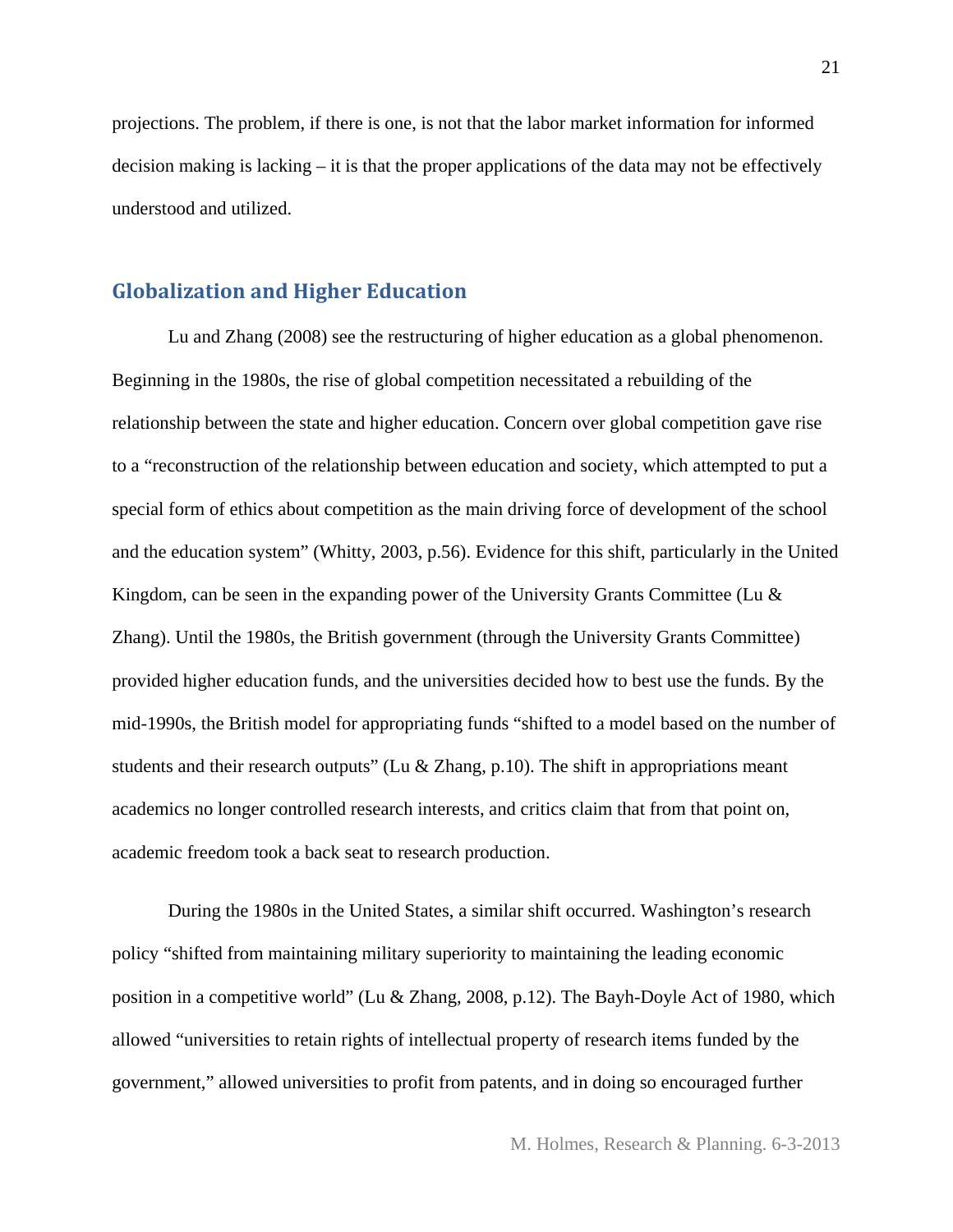partnerships between universities and private industry (p.12). U.S. policy at the federal and state levels persuaded colleges to increase productivity, respond to workplace needs, and some critics claim, "favor the interests of business, industry, and capital" (Levin, 2001, p.4). At the time, neither institutions nor governments possessed reliable data linking education programs with student outcomes in the labor force – so both proponents and critics of the restructuring of higher education had little to back their claims.

 The government's interest in producing human capital capable of competing in a global marketplace does not seem to be slowing, but Lu and Zhang argue that in the face of "increasingly scarce resources" the government cannot continue its "original funding commitment to the university" (p.60). Evidence of the government slowdown in university funding is well documented, and from 1996 to 2001, average subsidies received from the government decreased by 25% on average (Marginson, 2002). Considering diminishing resources, and the importance of education as a determinant for success in the local and global labor markets, states will need to produce reliable methods to maximize the efficiency of their educational spending.

#### **Conclusion**

Educational attainment in the United States has evolved, and postsecondary institutions face many challenges. In light of rising enrollments, sinking government subsidies, underemployment of young graduates, and the pressure to prepare a skilled workforce, the role of education in workforce development begs further examination. Education and training have long been touted as the primary mechanisms for labor market success, but efforts to promote opportunity have resulted in raising the level of educational attainment without addressing the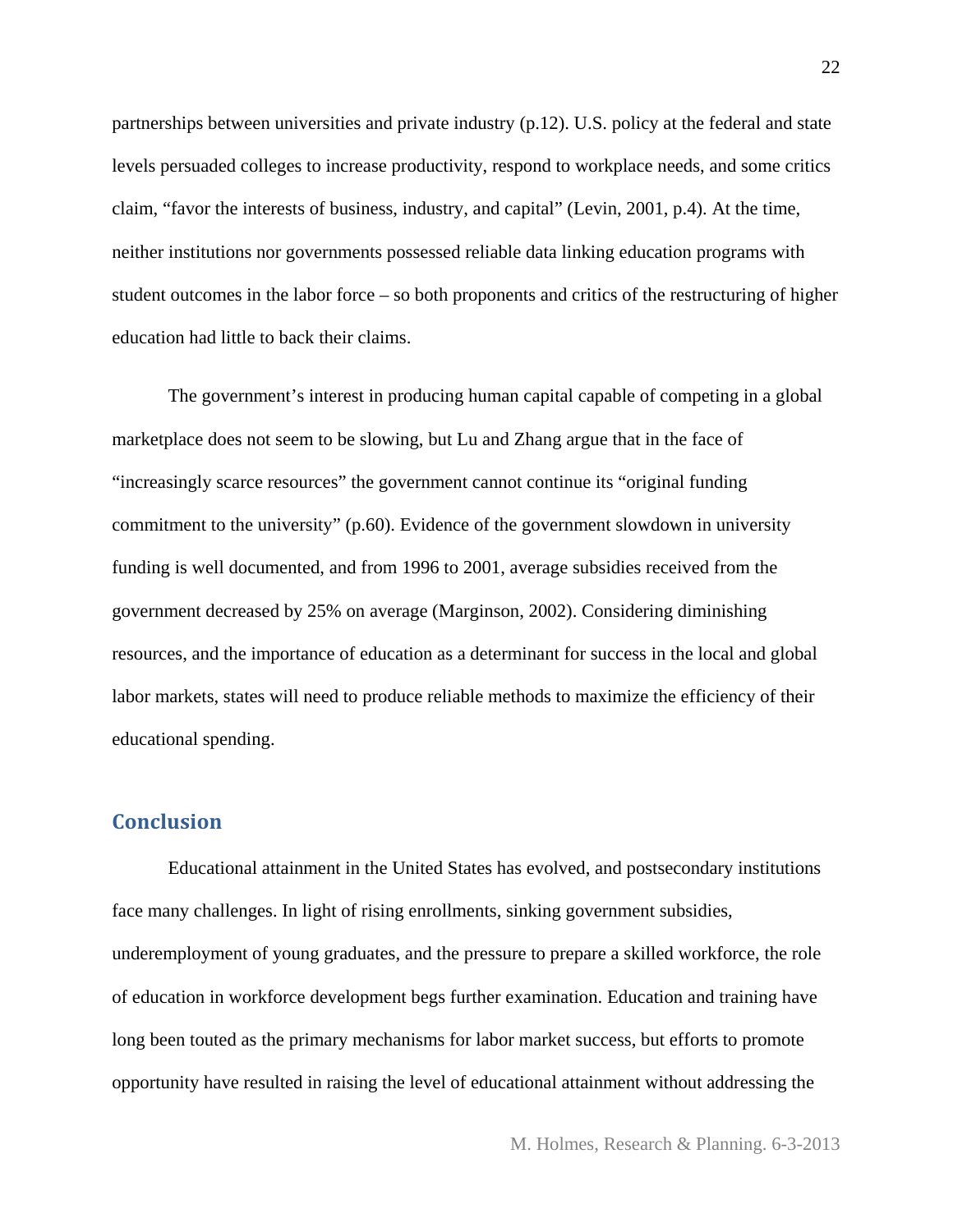skills gaps found in the workforce. Other factors, like occupational licensing, protect the public from negligent practitioners but exacerbate already high unemployment by artificially constricting entry in a given profession. Education accountability policies seek to offer students and their families measures of quality assurance similar to those found in occupational licensing, but have yet to produce the desired results. The America Competes Act and other policies seek to bridge the gap between educational attainment and the skills needed for labor market success. The logical question following such legislation is whether policymakers, educational institutions, and students have enough information about the skills needed for success in today's shifting labor market. As higher education enrollments and students' costs continue to increase, states will need a method to determine which skills or credentials are important to labor market success. Because skills and qualifications demanded by the labor market change, they need to be measured longitudinally – doing so gives states the ability to pinpoint constants in an everchanging stream of variables.

The United States has long recognized the importance of data in improving our education and workforce development systems, and has collected the data for decades. The federal government relies on data collection to track the results of its substantial investments in the education system. Dr. Mark Schneider, vice president of the American Institute for Research, points out in congressional testimony that for the hundreds of millions of dollars invested in linking student records to unemployment insurance data, the number of states that have made the data public "is close to zero" (Assessing College Data , 2012). Wyoming, because of its access to administrative databases outside the state, has the opportunity to improve education and workforce data – and move meaningful data into the public sphere. Wyoming is in the unique position to develop the products that will facilitate evidence-based decision making within its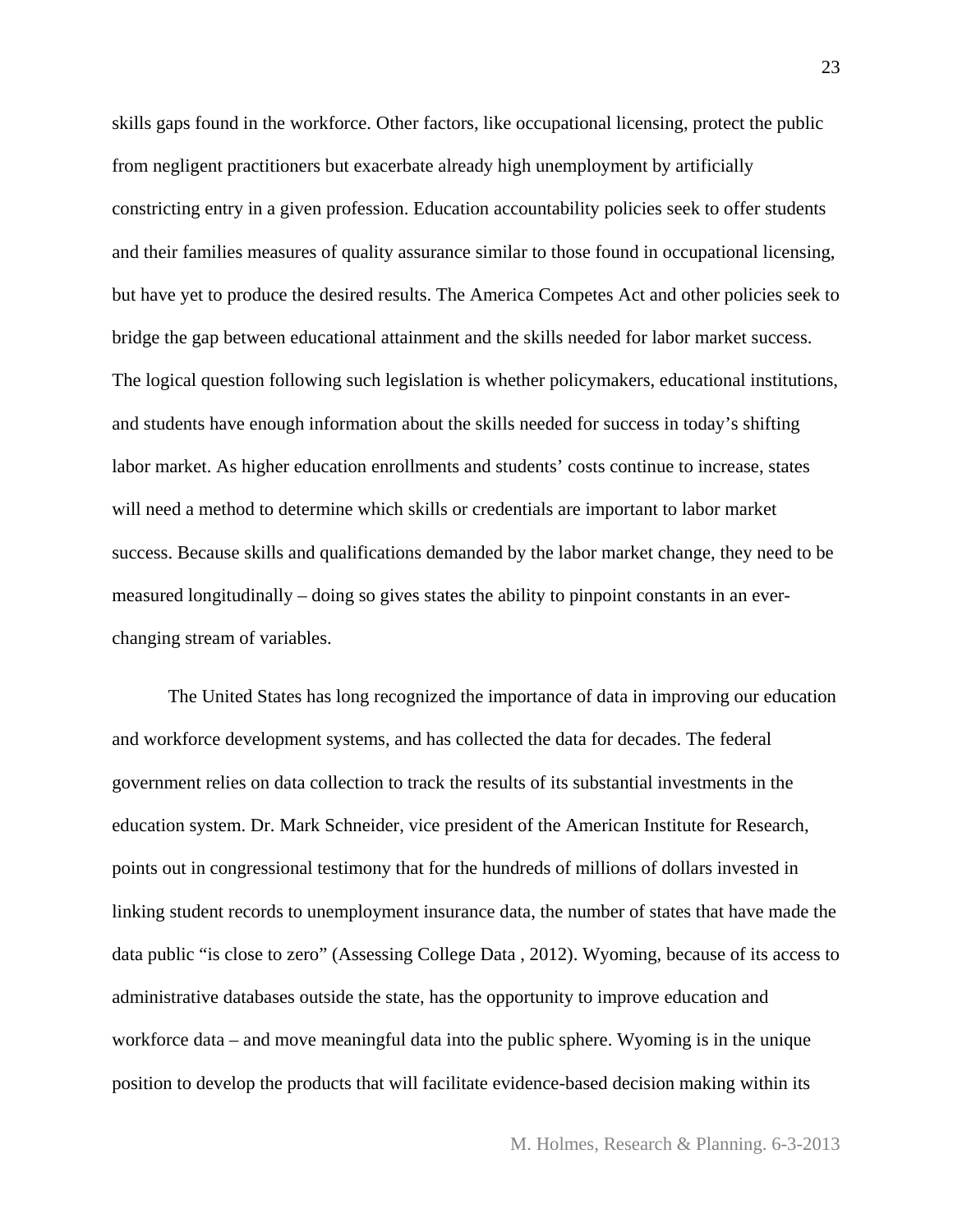education and workforce development programs. Wyoming has the data, the technology, and the obligation to utilize the data to support its education and workforce development policies – today, and in the future.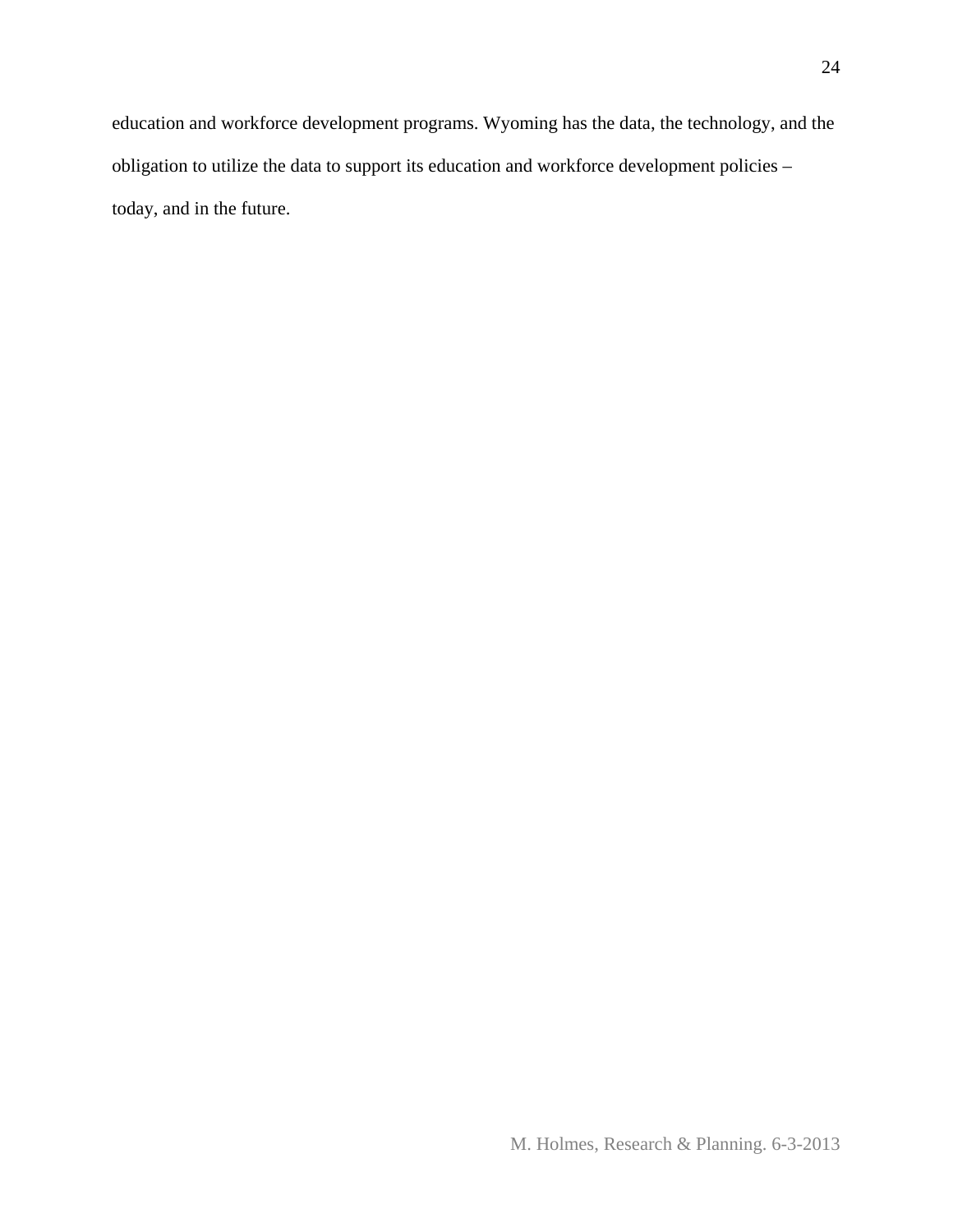#### **References**

America Competes Act of 2007, PL 110-69 § 572 (2007).

- *Assessing College Data: Helping to Provide Valuable Information to Students, Institutions, and Taxpayers: Hearing before the Subcommittee on Higher Education and Workforce Training of the Education and the Workforce Committee*,  $112<sup>th</sup>$  Cong. 2 (2012).
- Brigitte, S. W. (2009). Is human capital accumulation a self-propelling process? comparing educational attainment levels of movers and stayers. *The Annals of Regional Science, 43*(2), 323-344. doi: http://dx.doi.org/10.1007/s00168-008-0225-z
- Brencic, V. & Norris, J. (2009). Employers' online search: an empirical analysis. *Industrial Relations*, 48(4), 684-709).
- Cathro, H. (2011). Pursuing graduate studies in nursing education: Driving and restraining forces. *Online Journal of Issues in Nursing, 16*(3), 14-7. Retrieved from http://search.proquest.com/docview/1014288815?accountid=29653
- Covaleskie, J. F. (2010). Educational attainment and economic inequality: What schools cannot do. *Journal of Thought, 45*(1), 83-96,6. Retrieved from http://search.proquest.com/docview/816806757?accountid=29653
- Daly, M. C., Osborne, J., & Valletta, R. G. (2007). Educational attainment, unemployment, and wage inflation. *Economic Review - Federal Reserve Bank of San Francisco,* , 49-55,57- 61. Retrieved from http://search.proquest.com/docview/208783789?accountid=29653

Davis, N. S. (1890, History of the medical profession and medical institutions of Chicago. *Magazine of Western History (1884-1891), 11*, 419. Retrieved from http://search.proquest.com/docview/137688370?accountid=29653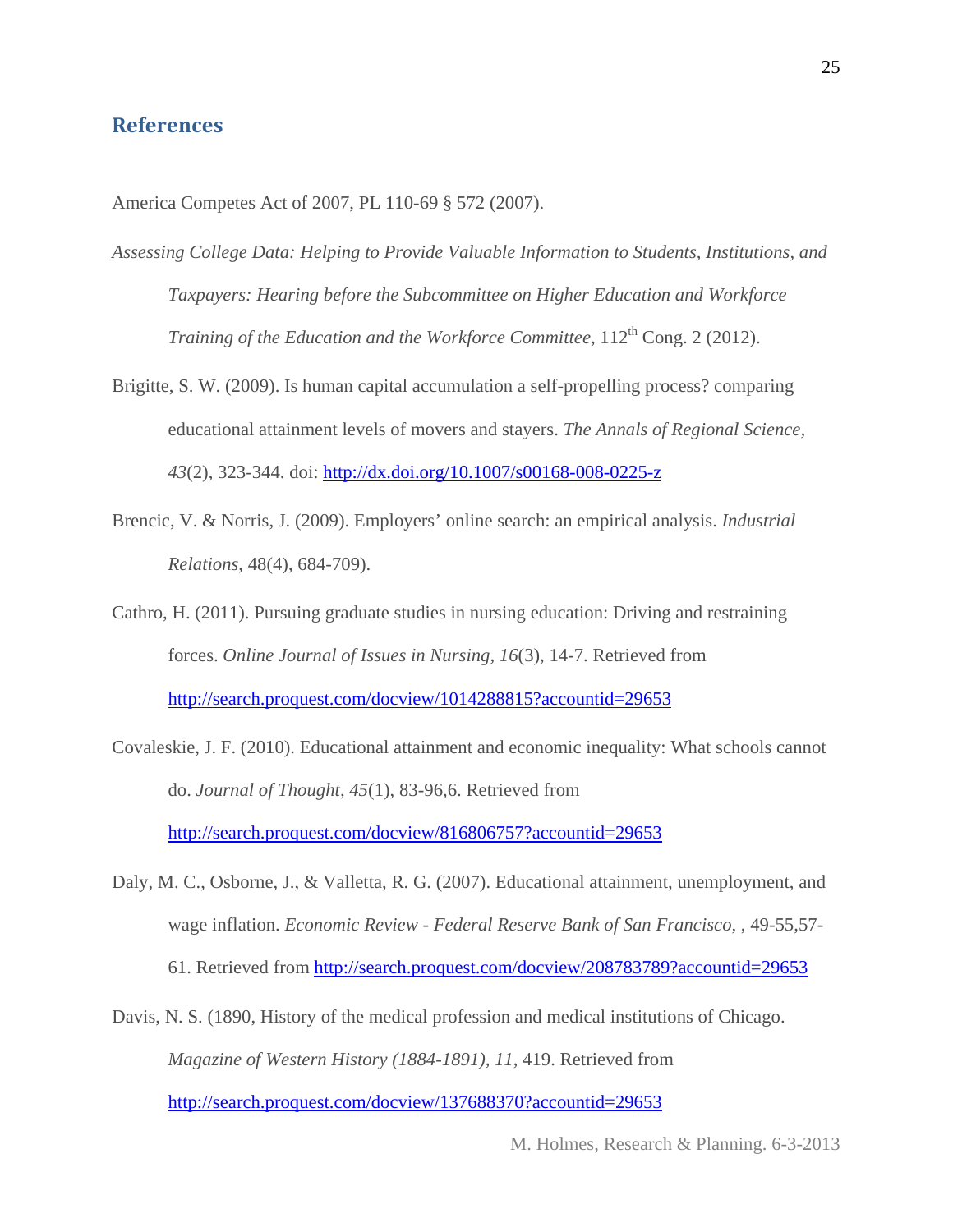- Delbanco, A. (2012). *College: What it was, is, and should be*. Princeton: Princeton University Press.
- Dunifon, R., & Duncan, G. (1998). Long-run effects on motivation on labor-market success.

*Social Psychology Quarterly, 61*(1), 33-48. Retrieved from

http://search.proquest.com/docview/212698471/fulltext/13CE4A9BA045ABF2525

 Graf, C. M. (2006). ADN to BSN: Lessons from human capital theory. *Nursing Economics 24*(3), 135-41, 123; quiz 142. Retrieved from http://search.proquest.com/docview/236936014?accountid=29653

- Gonzalez, J. (2012). Real-time jobs data show community colleges what employers need now. *Chronicle of Higher Education,* , 0-0. Retrieved from http://search.proquest.com/docview/1314310964?accountid=29653
- Frank, Thomas. (2004). What's the Matter With Kansas? *How Conservatives Won the Heart of America.* New York: Henry Holt and Company.
- Herbert, K. (1999). The classics in america at 2000. *Classical Bulletin, 75*(2), 123-146. Retrieved from http://search.proquest.com/docview/222301792?accountid=29653
- Jacoby, D. (1991). The transformation of industrial apprenticeship in the United States. *Journal of Economic History*, 52(4), 887-910.

Kerckhoff, A. C., Raudenbush, S. W., & Glennie, E. (2001). Education, cognitive skill, and labor force outcomes. *Sociology of Education, 74*(1), 1-24. Retrieved from http://search.proquest.com/docview/216492287?accountid=29653

Kleiner, M. (2000). Occupational Licensing. *Journal of Economic Perspectives*, 14(4), 189-202. Retrieved from http://search.proquest.com/docview/229866600?accountid=29653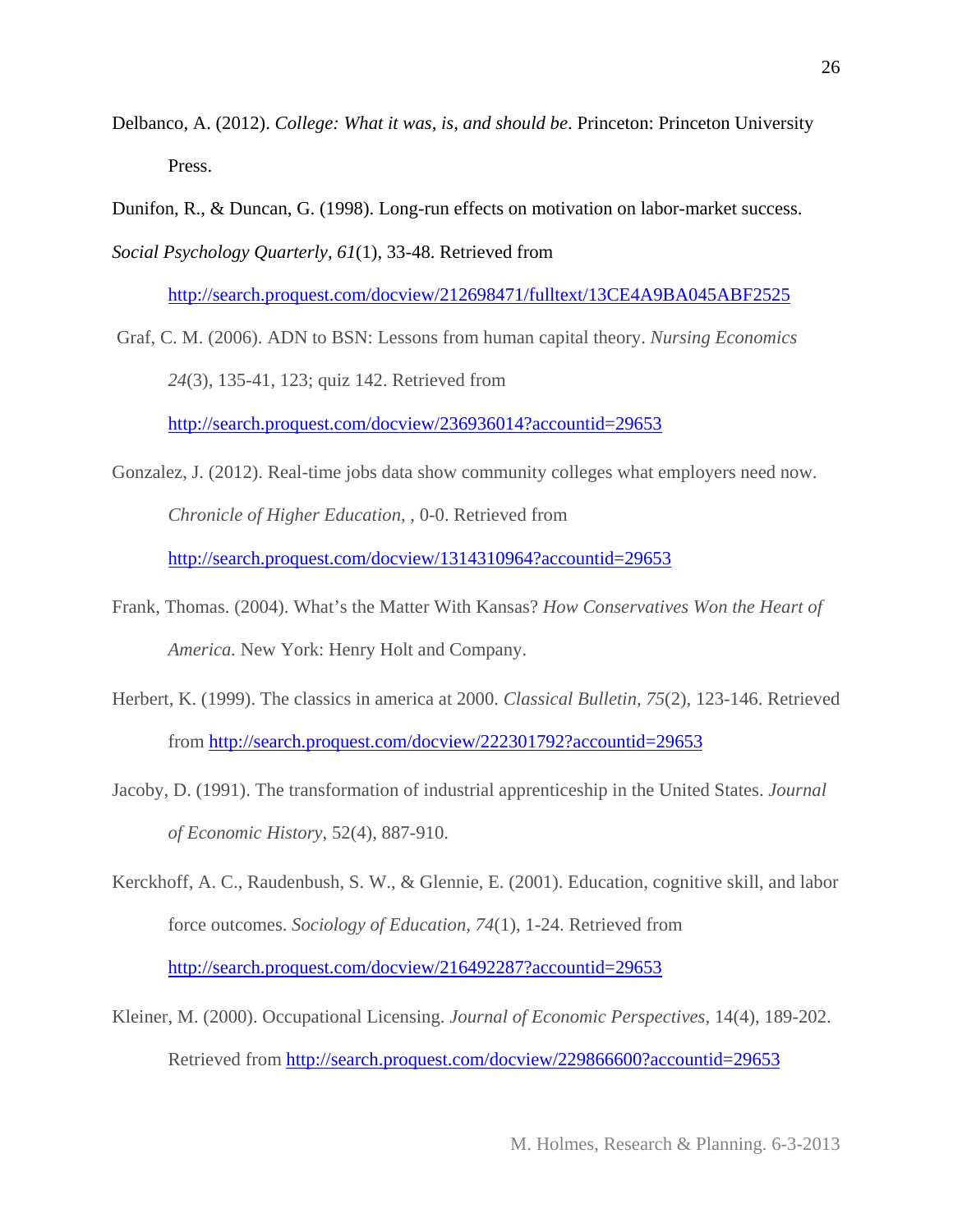- Kleiner, M., & Krueger, A. (2001). Analyzing the extent and influence of occupational licensing on the labor market. Discussion Paper No. 5505. Retrieved from http://ftp.iza.orgldp5505.pdf
- Kleiner, M. M., & Wheelan, C. (2010). Occupational licensing matters: Wages, quality and social costs. DICE Report, 8(3), 29-35. Retrieved from http://search.proquest.com/docview/808565802?accountid=29653
- Knox, J. B. (1941). Occupation and education in a democracy. *Social Forces, 20*(1), 109. Retrieved from http://search.proquest.com/docview/1291026063?accountid=29653
- Law, M. T., & Kim, S. (2005). Specialization and regulation: The rise of professionals and the emergence of occupational licensing regulation. *The Journal of Economic History*, 65(3), 723-756. Retrieved from

http://search.proquest.com/docview/216443848?accountid=29653

- Lu, N., & Zhang, Y. (2008). The changing role of the state vis-à-vis higher education in a global context. *Frontiers of Education in China, 3*(1), 45-63. Retrieved from http://dx.doi.org/10.1007/s11516-008-
- McQuaid, R. W. (2006). Job search success and employability in local labor markets. *The Annals of Regional Science, 40*(2), 407-421. doi: http://dx.doi.org/10.1007/s00168-006-0065-7
- Murane, R. J., Willett, J. B., Duhaldeborde, Y., & Tyler, J. H. (1995). How important are the cognitive skills of teenagers in predicting subsequent earnings? *Journal of Policy Analysis and Management, 19*(4), 547-568. Retrieved from http://search.proquest.com/docview/222362220?accountid=29653
- National Commission on Excellence in Education. 1983. *A Nation at Risk: The imperative for educational reform*. Washington, DC: Government Printing Office.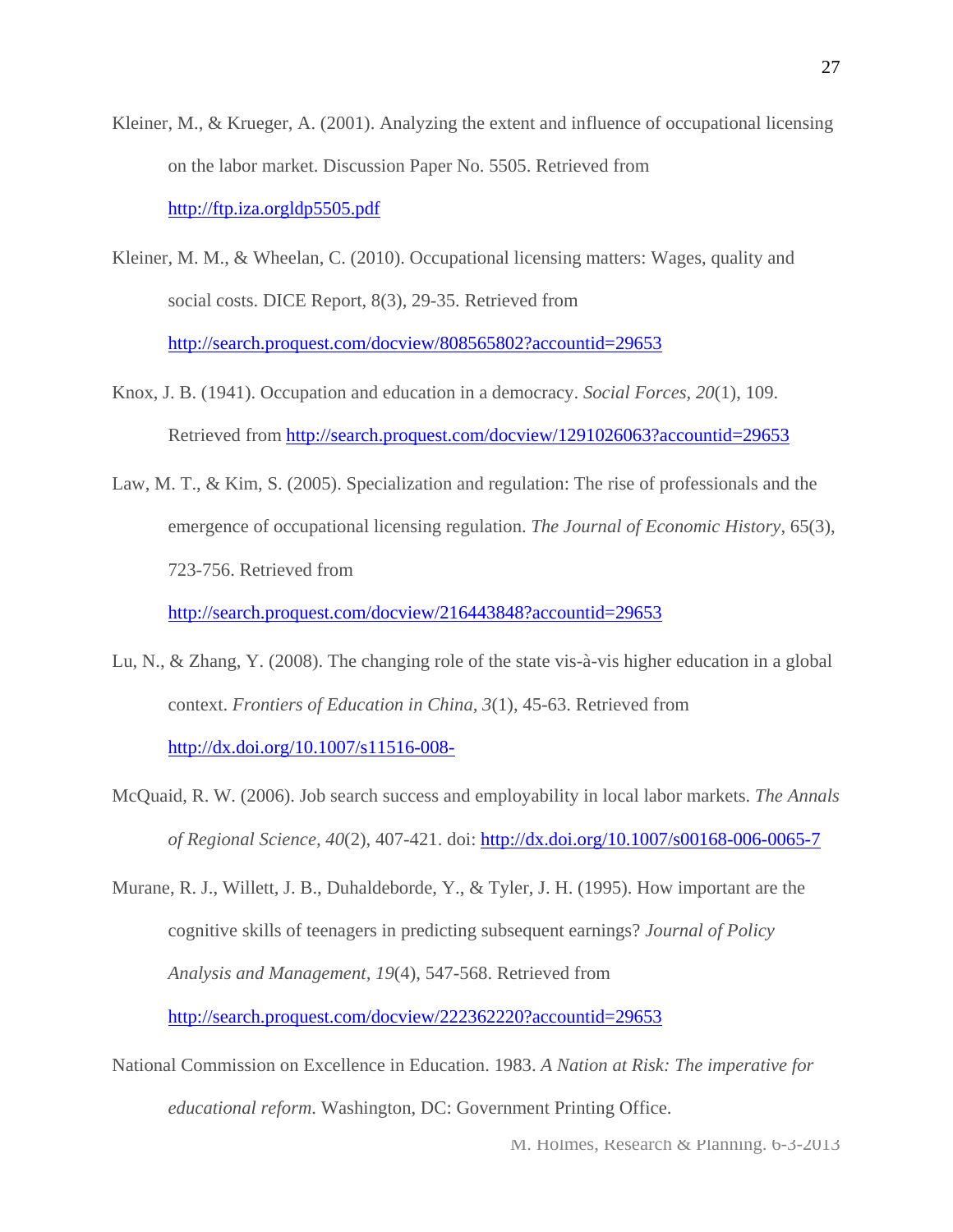- Obama \$51 Billion Profit Off Student Loans. (2013, May). *Education News*. Retrieved from http://educationviews.org/obama-51-billion-profit-off-student-loans/
- Ochsner, N. L., & Solmon, L. C. (1979). Forecasting the labor market for highly educated workers. *The Review of Higher Education, 2*(2), 34. Retrieved from http://search.proquest.com/docview/1308037248?accountid=29653
- Pietrykowski, B. (2001). Information technology and commercialization of knowledge: Corporate universities and class dynamics in an era of technological restructuring. *Journal of Economic Issues, 35*(2), 299-306. Retrieved from http://search.proquest.com/docview/208853867?accountid=29653
- Roksa, J. (2006). Does the vocational focus of community colleges hinder students' educational attainment? *Review of Higher Education, 29*(4), 499-526,422. Retrieved from http://search.proquest.com/docview/220851031?accountid=29653
- Roksa, J. (2005). Double disadvantage or blessing in disguise? Understanding the relationship between college major and employment sector. *Sociology of Education, 78*(3), 207-232. Retrieved from http://search.proquest.com/docview/216490228?accountid=29653
- Rosenbaum, J. E., & Binder, A. (1997). Do employers really need more educated youth? *Sociology of Education, 70*(1), 68-85. Retrieved from http://search.proquest.com/docview/216479036?accountid=29653
- Scurry, T., & Blenkinsopp, J. (2011). Under-employment among recent graduates: A review of the literature. *Personnel Review, 40*(5), 643-659. doi: http://dx.doi.org/10.1108/00483481111154487